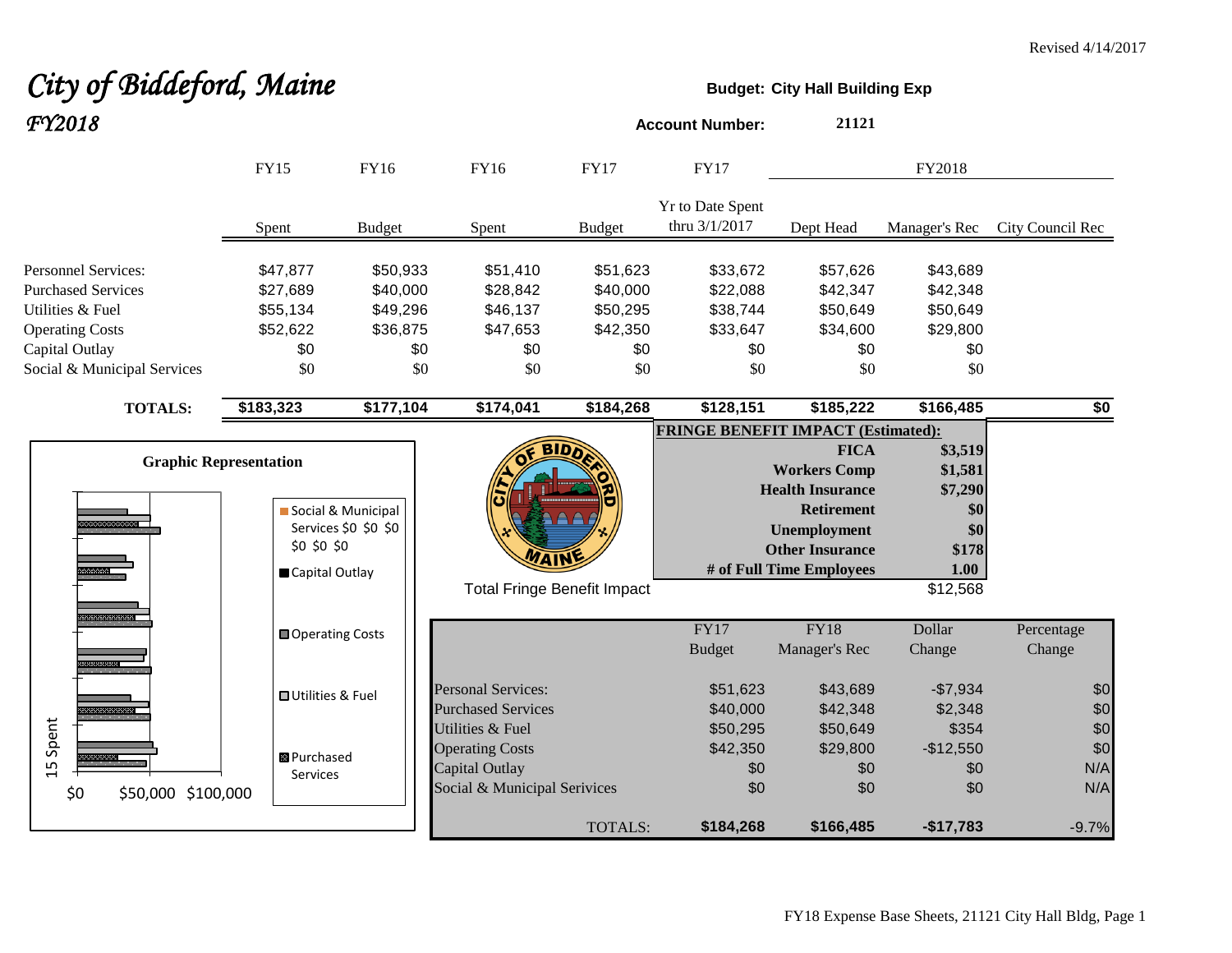## FY2018 Personnel Services

| Account       |                                   | <b>FY15</b> | <b>FY16</b>   | FY16     | <b>FY17</b>   | <b>FY17</b>             | FY2018    |           |
|---------------|-----------------------------------|-------------|---------------|----------|---------------|-------------------------|-----------|-----------|
| Number        | Description                       | Spent       | <b>Budget</b> | Spent    | <b>Budget</b> | <b>Yr to Date Spent</b> | Dept Head | Mgr's Rec |
|               |                                   |             |               |          |               |                         |           |           |
|               | 60105 F-T Employee Wage Exp       | \$37,333    | \$38,162      | \$38,620 | \$38,396      | \$25,414                | \$41,031  | \$41,189  |
|               | 60111 Overtime Wage Expense       | \$2,249     | \$2,042       | \$1,953  | \$2,000       | \$1,041                 | \$2,084   | \$2,000   |
|               | 60129 Insurance Buyout Pay        | \$0         | \$0           | \$0      | \$0           | \$0                     | \$0       | \$0       |
|               | 60201 FICA/Medicare-ER Share Exp  | \$2,895     | \$3,076       | \$3,005  | \$3,187       | \$1,974                 | \$3,235   | \$0       |
|               | 60203 457 Plan-Employer Share Exp | \$0         | \$0           | \$0      | \$0           | \$494                   | \$2,604   | \$0       |
|               | 60210 HPHC Ins Employer Share Exp | \$5,045     | \$6,844       | \$6,603  | \$6,649       | \$4,302                 | \$7,282   | \$0       |
|               | 60212 S-T Disability ER Share Exp | \$80        | \$109         | \$93     | \$111         | \$70                    | \$111     | \$0       |
|               | 60216 Delta Dental ER Share       | \$0         | \$0           | \$0      | \$0           | \$0                     | \$0       | \$0       |
|               | 60217 RHSA Plan ER Share          | \$0         | \$0           | \$0      | \$780         | \$377                   | \$780     | \$0       |
|               | 60230 Clothing/Uniforms Expense   | \$0         | \$200         | \$150    | \$150         | \$0                     | \$150     | \$150     |
|               | 60252 Travel/Mileage Expense      | \$276       | \$500         | \$986    | \$350         | \$0                     | \$350     | \$350     |
| Totals        |                                   | \$47,877    | \$50,933      | \$51,410 | \$51,623      | \$33,672                | \$57,626  | \$43,689  |
|               | <b>FY2018 Purchased Services</b>  |             |               |          |               |                         |           |           |
| Account       |                                   | <b>FY15</b> | FY16          | FY16     | <b>FY17</b>   | <b>FY17</b>             | FY2018    |           |
| Number        | Description                       | Spent       | <b>Budget</b> | Spent    | <b>Budget</b> | Yr to Date Spent        | Dept Head | Mgr's Rec |
|               | 60310 Service Contracts Expense   | \$27,689    | \$40,000      | \$28,842 | \$40,000      | \$22,088                | \$42,347  | \$42,348  |
| <b>Totals</b> |                                   | \$27,689    | \$40,000      | \$28,842 | \$40,000      | \$22,088                | \$42,347  | \$42,348  |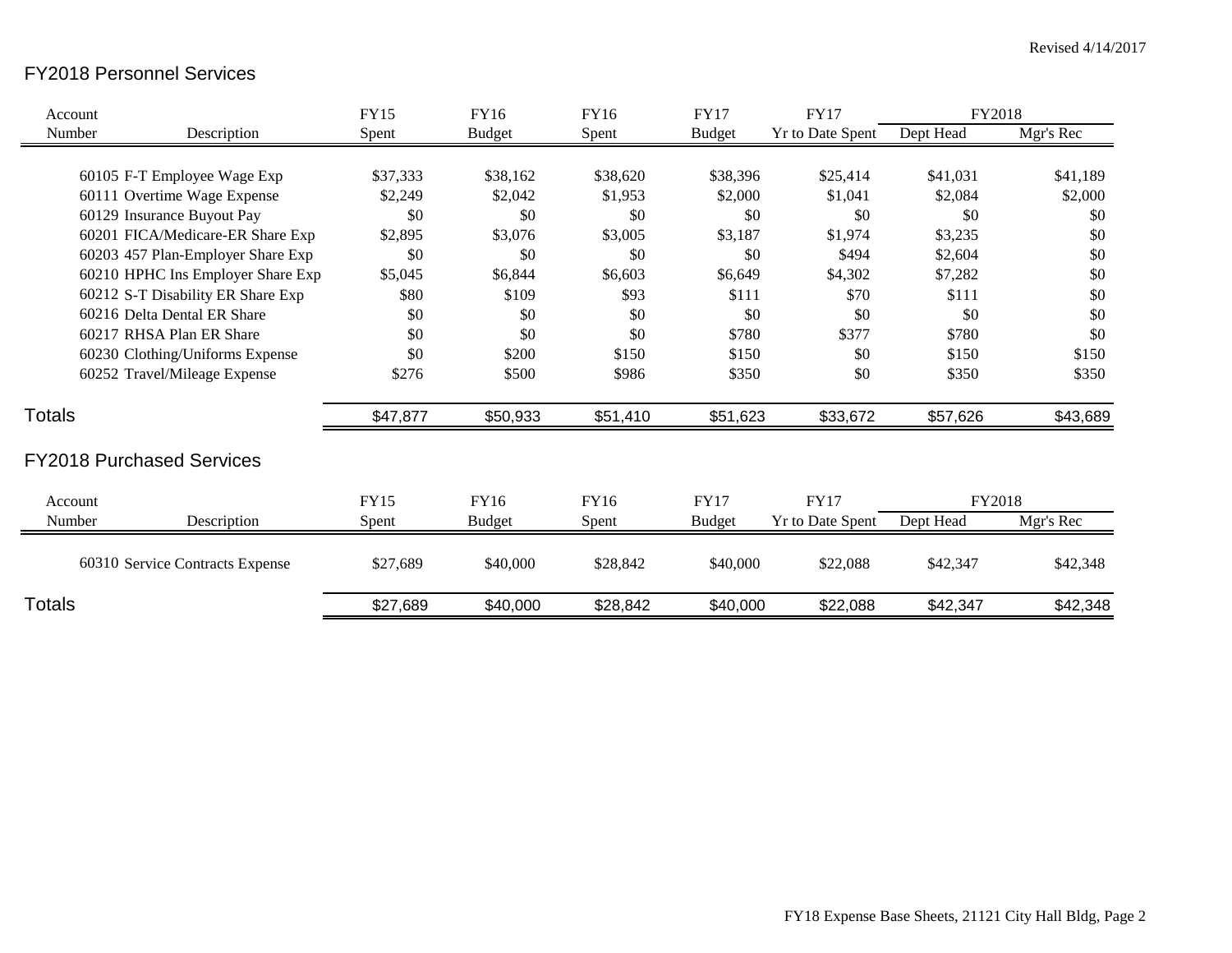# FY2018 Utilities & Fuel

| Account |                                     | <b>FY15</b> | FY16          | FY16     | <b>FY17</b>   | <b>FY17</b>      | FY2018    |           |
|---------|-------------------------------------|-------------|---------------|----------|---------------|------------------|-----------|-----------|
| Number  | Description                         | Spent       | <b>Budget</b> | Spent    | <b>Budget</b> | Yr to Date Spent | Dept Head | Mgr's Rec |
|         |                                     |             |               |          |               |                  |           |           |
|         | 60400 Electricity Expense           | \$27,296    | \$29,500      | \$26,792 | \$29,500      | \$23,950         | \$29,500  | \$29,500  |
|         | 60401 Water Expense                 | \$1,288     | \$1,896       | \$1,089  | \$1,750       | \$700            | \$2,100   | \$2,100   |
|         | 60404 Sewer User Fee Expense        | \$1,325     | \$1,800       | \$1,403  | \$1,500       | \$887            | \$1,500   | \$1,500   |
|         | 60405 Heating Fuel Expense          | \$25,225    | \$16,000      | \$16,580 | \$17,500      | \$13,207         | \$17,500  | \$17,500  |
|         | 60411 Gasoline Expense              | \$0         | \$100         | \$274    | \$45          | \$0              | \$49      | \$49      |
| Totals  |                                     | \$55,134    | \$49,296      | \$46,137 | \$50,295      | \$38,744         | \$50,649  | \$50,649  |
|         | <b>FY2018 Other Operating Costs</b> |             |               |          |               |                  |           |           |
| Account |                                     | <b>FY15</b> | FY16          | FY16     | <b>FY17</b>   | <b>FY17</b>      | FY2018    |           |
| Number  | Description                         | Spent       | <b>Budget</b> | Spent    | <b>Budget</b> | Yr to Date Spent | Dept Head | Mgr's Rec |
|         | 60450 Building Repair/Maint Exp     | \$46,060    | \$33,000      | \$39,526 | \$37,500      | \$29,983         | \$29,700  | \$25,000  |
|         | 60452 Operating Equip Repair Exp    | \$386       | \$300         | \$1,459  | \$300         | \$0              | \$300     | \$300     |
|         | 60453 Vehicle Repair/Tires/Oil Exp  | \$25        | \$75          | \$68     | \$50          | \$44             | \$100     | \$100     |
|         | 60501 Operating Supp/Eqt Non-Cap    | \$3,894     | \$2,000       | \$3,453  | \$2,000       | \$2,170          | \$2,000   | \$1,900   |
|         | 60509 Cleaning Supplies Expense     | \$2,258     | \$1,500       | \$3,147  | \$2,500       | \$1,450          | \$2,500   | \$2,500   |
| Totals  |                                     | \$52,622    | \$36,875      | \$47,653 | \$42,350      | \$33,647         | \$34,600  | \$29,800  |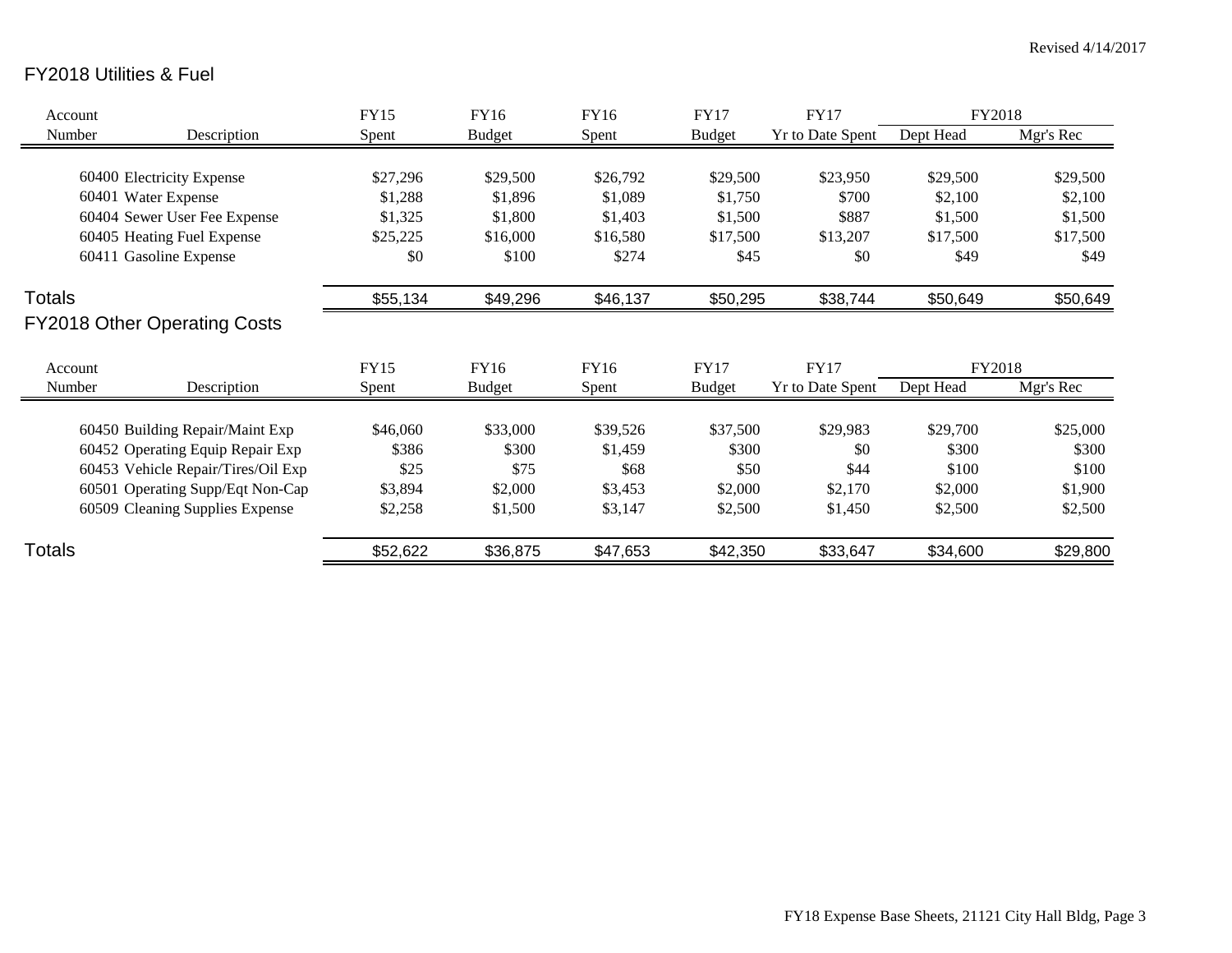#### DEPARTMENT PERSONAL SERVICES BUDGET WORKSHEET Fiscal Year 2018 BUDGET

| DEPARTMENT:           | 21121        | City Hall Building Exp |                |           |                     |                |                      |
|-----------------------|--------------|------------------------|----------------|-----------|---------------------|----------------|----------------------|
|                       |              |                        | <b>YEAREND</b> |           |                     |                |                      |
|                       |              |                        | ANNUALIZED     |           | <b>CITY MANAGER</b> | <b>COUNCIL</b> |                      |
| <b>CLASSIFICATION</b> | <b>RANGE</b> | <b>POSITION</b>        | TOTAL          | REQUESTED | RECOMMEND.          | APPROP.        | <b>NAME</b>          |
|                       |              |                        |                |           |                     |                |                      |
| City Hall Maintenance |              |                        | 41,031.00      | 41.188.81 | 41,188.81           |                | <b>RENALD LAROSE</b> |

TOTAL BUDGETED POSITIONS **1 41,031.00 41,188.81 41,188.81 0.00**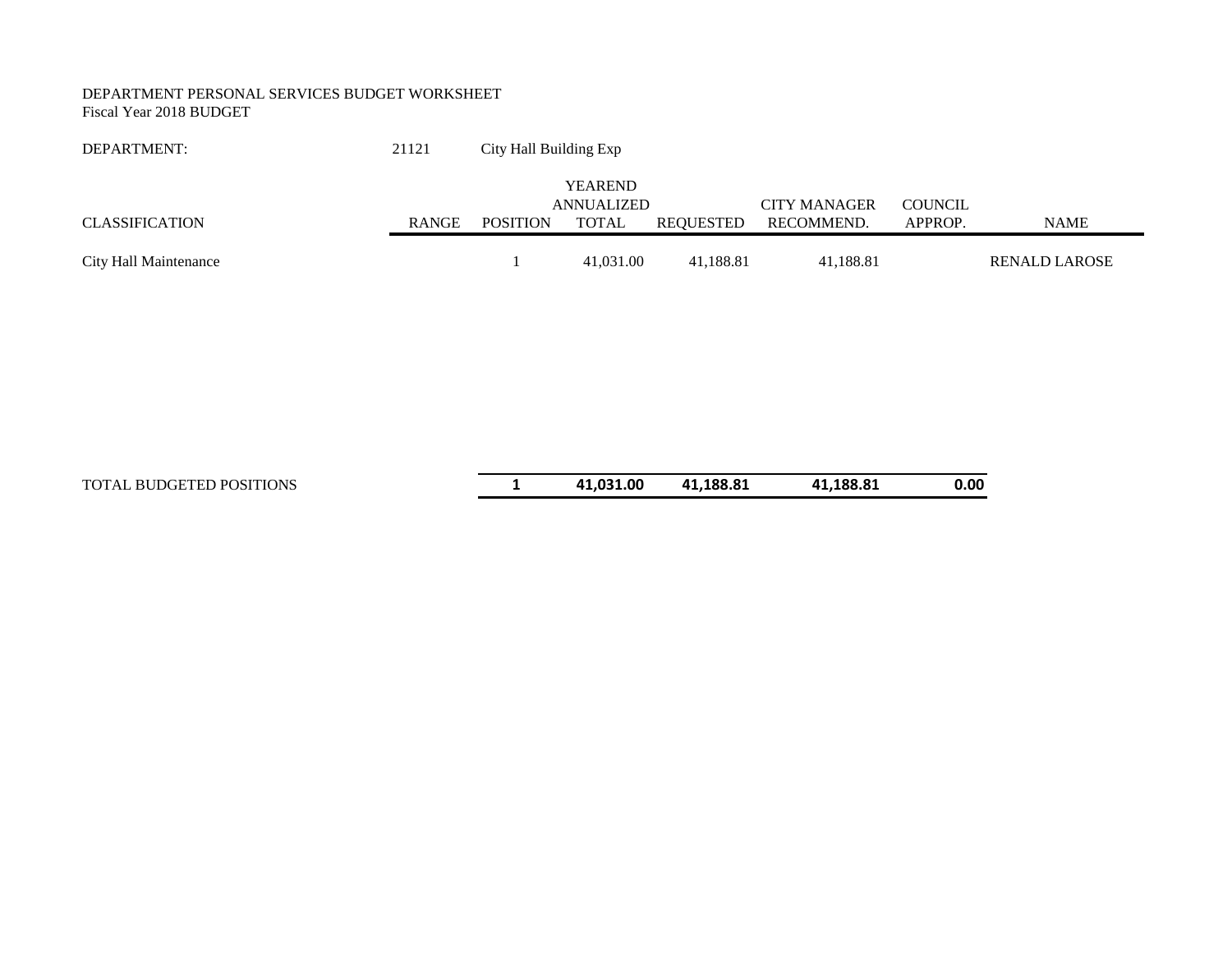

April 14, 2017 **Department:** City Hall Building Exp

Account Title: F-T Employee Wage Exp

Department Number: 21121 21121 Account Number: 60105

FY2015 FY 2016 FY 2016 FY 2017 FY 2017 Actual | Budget | Actual | Budget Est. Expended \$37,332.51 \$38,162.00 \$38,620.43 \$38,396.00 \$38,396.00

| FY-2018       | Department  | City Mgr       | Council | Increase   |
|---------------|-------------|----------------|---------|------------|
|               | Reauest     | Recommendation | Action  | (Decrease) |
| <b>Budget</b> | \$41,031.00 | \$41,188.81    |         | \$2,792.81 |

**Support for Budget Request:** Provide justification for the budget request using as much detail as possible to support it. Examples of acceptable support include unit costs, quantity estimates, price quotes, etc. Requests based solely on a percentage increase above the previous budget will not be accepted. Use additional sheets if necessary.

Payroll cost for roving maintenance person.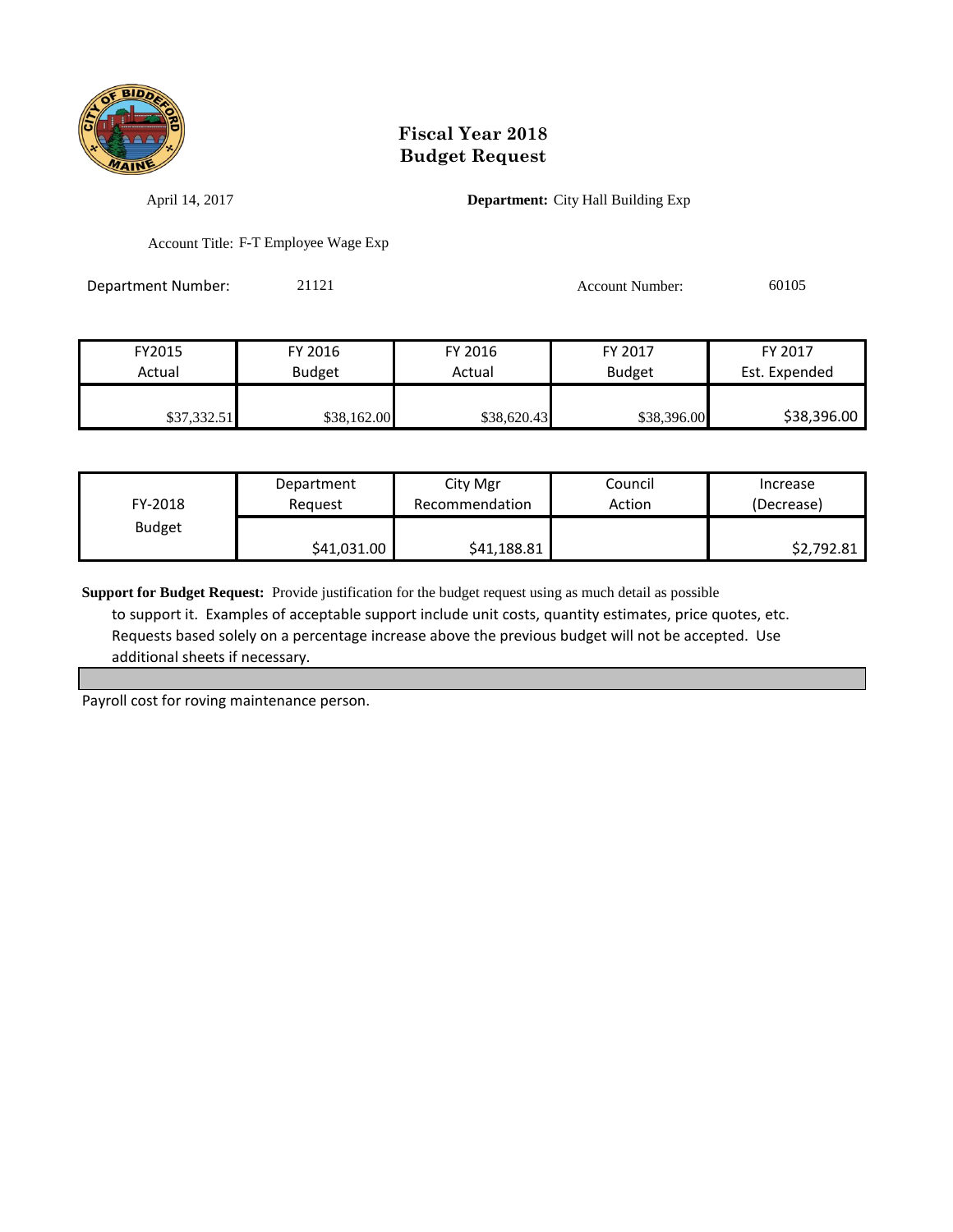

April 14, 2017 **Department:** City Hall Building Exp

Account Title: Overtime Wage Expense

Department Number: 21121 21121 Account Number: 60111

| FY2015     | FY 2016       | FY 2016    | FY 2017       | FY 2017       |
|------------|---------------|------------|---------------|---------------|
| Actual     | <b>Budget</b> | Actual     | <b>Budget</b> | Est. Expended |
|            |               |            |               |               |
| \$2,249.08 | \$2,042.00    | \$1,952.73 | \$2,000.00    | \$500.00      |

| FY-2018       | Department | City Mgr       | Council | Increase   |
|---------------|------------|----------------|---------|------------|
|               | Reauest    | Recommendation | Action  | (Decrease) |
| <b>Budget</b> | \$2,084.00 | \$2,000.00     |         | \$0.00     |

**Support for Budget Request:** Provide justification for the budget request using as much detail as possible to support it. Examples of acceptable support include unit costs, quantity estimates, price quotes, etc. Requests based solely on a percentage increase above the previous budget will not be accepted. Use additional sheets if necessary.

Over time hours needed for snow removal, event set up and help wth elections.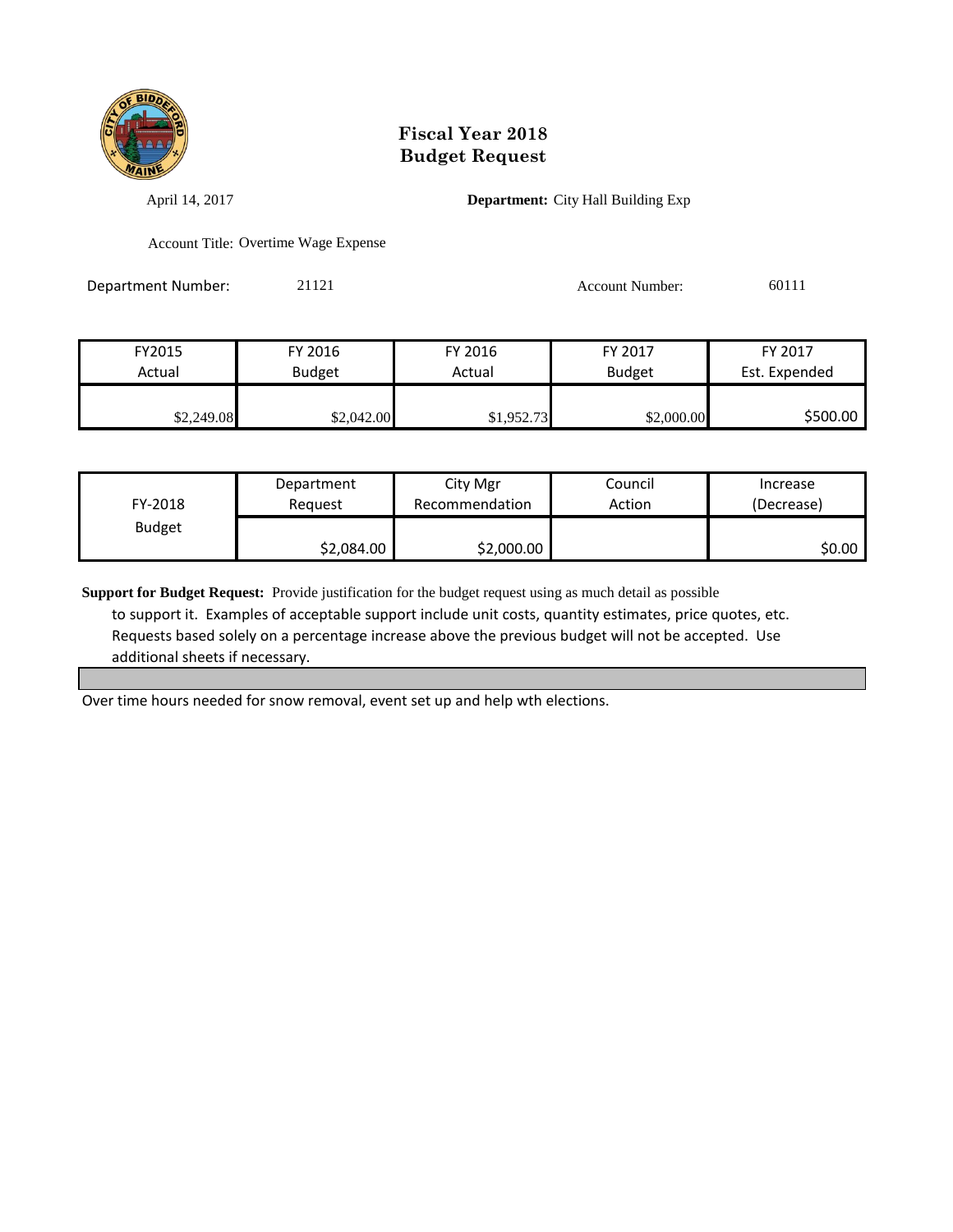

April 14, 2017 **Department:** City Hall Building Exp

Account Title: Insurance Buyout Pay

Department Number: 21121 21121 Account Number: 60129

| FY2015 | FY 2016       | FY 2016 | FY 2017       | FY 2017       |
|--------|---------------|---------|---------------|---------------|
| Actual | <b>Budget</b> | Actual  | <b>Budget</b> | Est. Expended |
|        |               |         |               |               |
| \$0.00 | \$0.00        | \$0.00  | \$0.00        | \$0.00        |

| FY-2018       | Department | City Mgr       | Council | Increase   |
|---------------|------------|----------------|---------|------------|
|               | Reauest    | Recommendation | Action  | (Decrease) |
| <b>Budget</b> | \$0.00     |                |         | \$0.00     |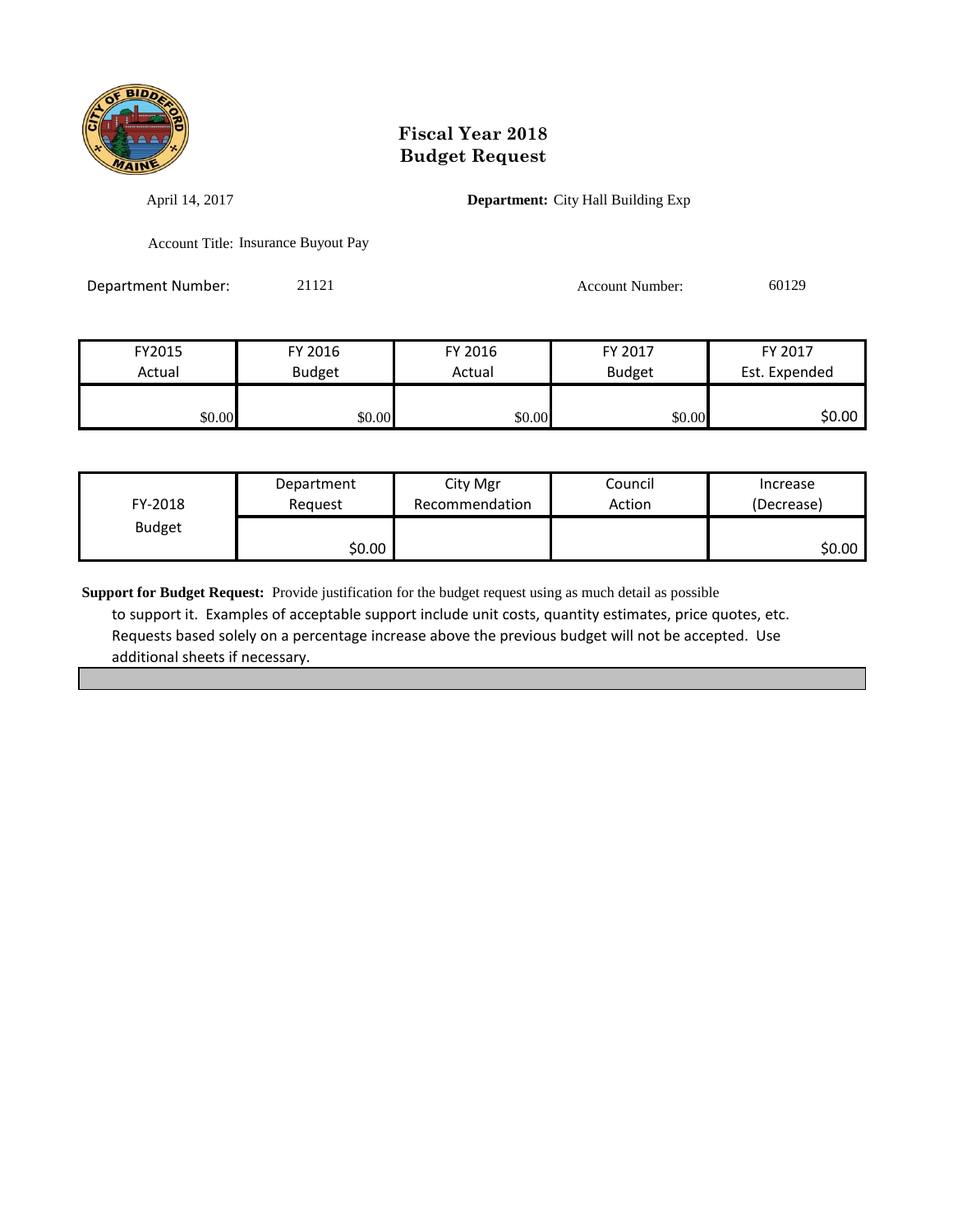

April 14, 2017 **Department:** City Hall Building Exp

Account Title: FICA/Medicare-ER Share Exp

Department Number: 21121 Account Number: 60201

| FY2015     | FY 2016       | FY 2016    | FY 2017       | FY 2017       |
|------------|---------------|------------|---------------|---------------|
| Actual     | <b>Budget</b> | Actual     | <b>Budget</b> | Est. Expended |
|            |               |            |               |               |
| \$2,895.19 | \$3,076.00    | \$3,004.88 | \$3,187.00    | \$3,187.00    |

| FY-2018       | Department | City Mgr       | Council | Increase   |
|---------------|------------|----------------|---------|------------|
|               | Reauest    | Recommendation | Action  | (Decrease) |
| <b>Budget</b> | \$3,234.89 | \$3,518.69     |         | \$331.69   |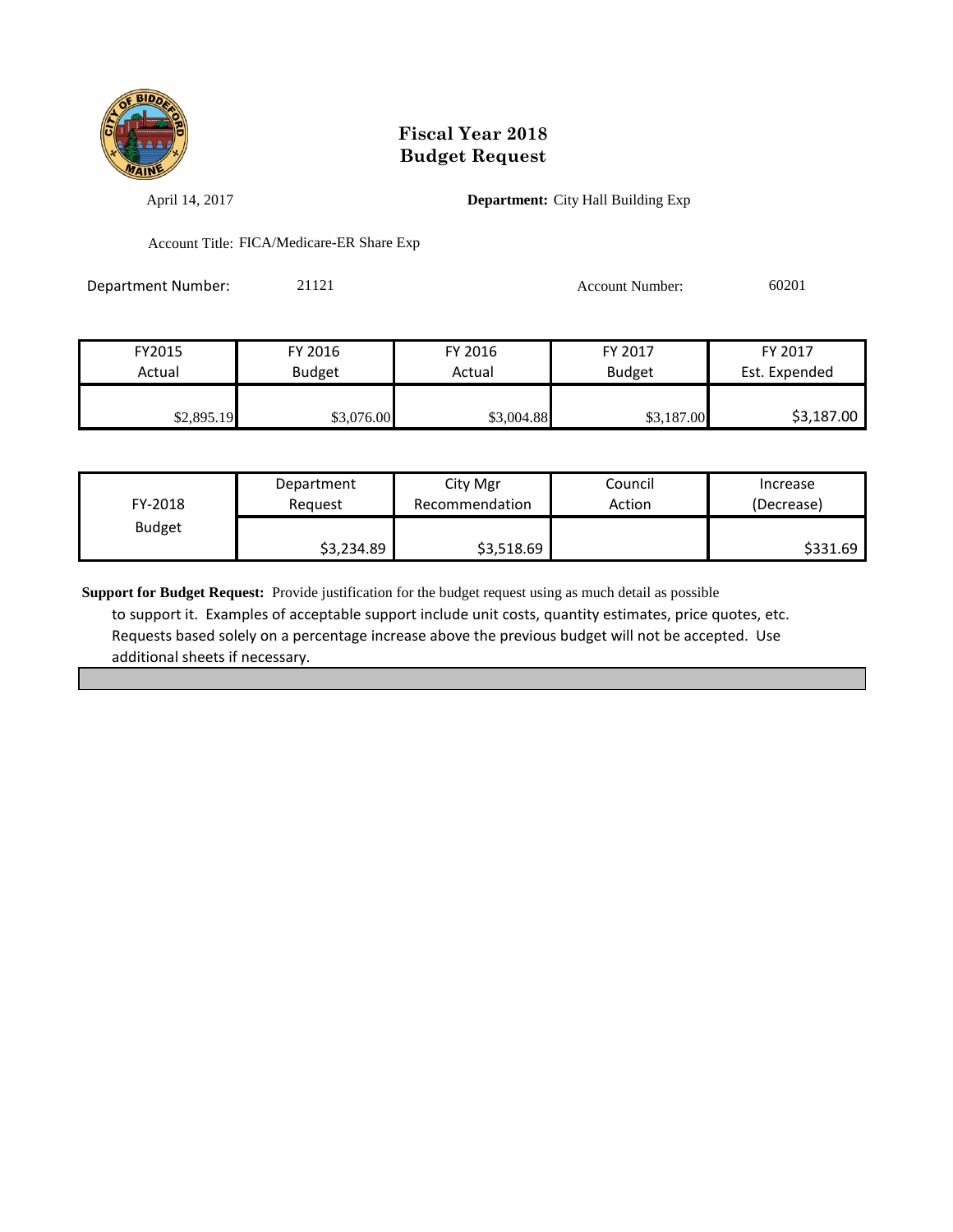

April 14, 2017 **Department:** City Hall Building Exp

Account Title: 457 Plan-Employer Share Exp

| Department Number: | 21121 | Account Number: | 60203 |
|--------------------|-------|-----------------|-------|
|                    |       |                 |       |

| FY2015 | FY 2016       | FY 2016 | FY 2017       | FY 2017       |
|--------|---------------|---------|---------------|---------------|
| Actual | <b>Budget</b> | Actual  | <b>Budget</b> | Est. Expended |
|        |               |         |               |               |
| \$0.00 | \$0.00        | \$0.00  | \$0.00        | \$1,040.00    |

| FY-2018       | Department | City Mgr       | Council | Increase   |
|---------------|------------|----------------|---------|------------|
|               | Reauest    | Recommendation | Action  | (Decrease) |
| <b>Budget</b> | \$2,603.54 | \$2,603.54     |         | \$2,603.54 |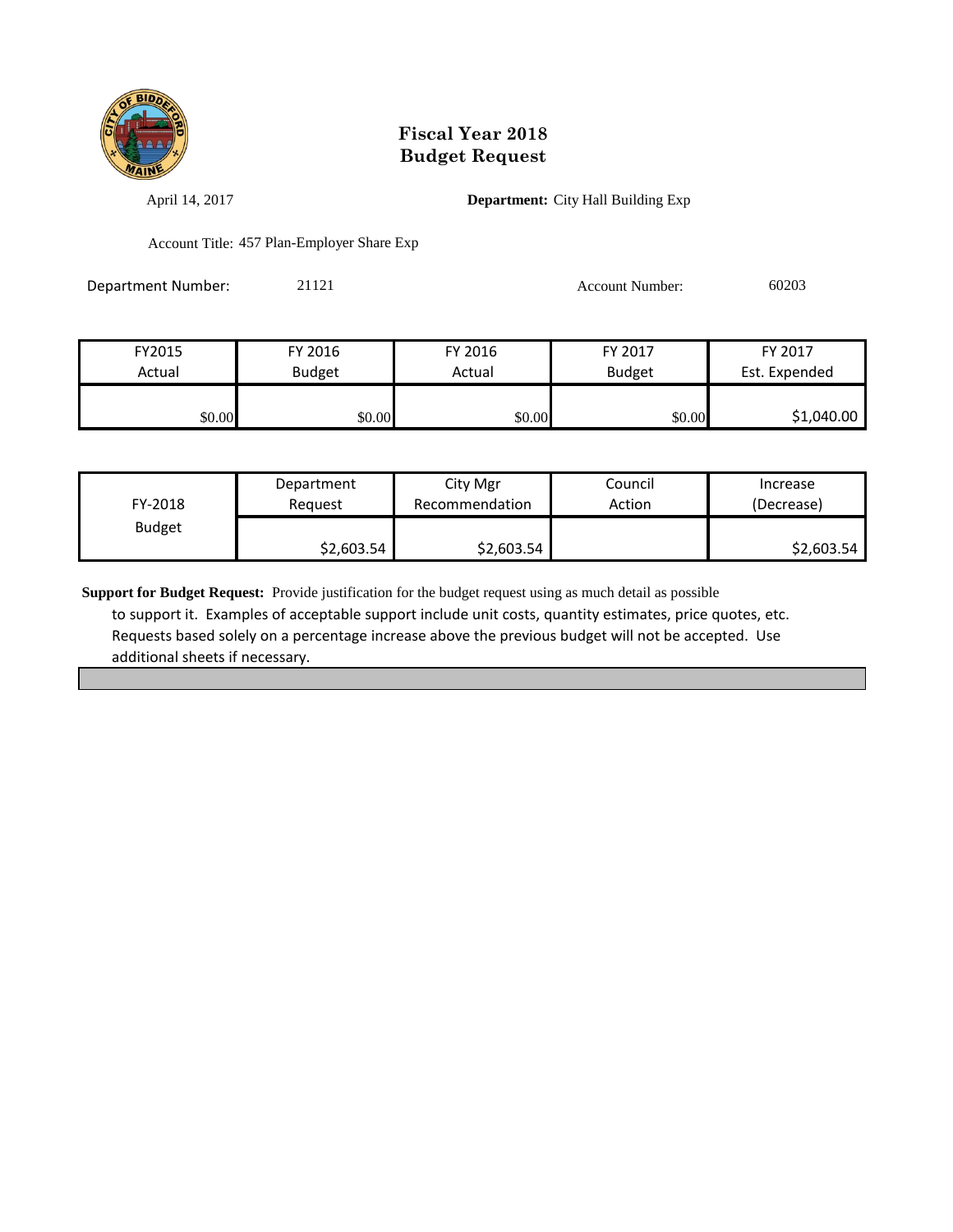

April 14, 2017 **Department:** City Hall Building Exp

Account Title: HPHC Ins Employer Share Exp

Department Number: 21121 21121 Account Number: 60210

| FY2015     | FY 2016       | FY 2016    | FY 2017       | FY 2017       |
|------------|---------------|------------|---------------|---------------|
| Actual     | <b>Budget</b> | Actual     | <b>Budget</b> | Est. Expended |
|            |               |            |               |               |
| \$5,045.02 | \$6,844.00    | \$6,602.76 | \$6,649.00    | \$6,649.00    |

| FY-2018       | Department | City Mgr       | Council | Increase   |
|---------------|------------|----------------|---------|------------|
|               | Reguest    | Recommendation | Action  | (Decrease) |
| <b>Budget</b> | \$7,281.64 | \$7,289.92     |         | \$640.92   |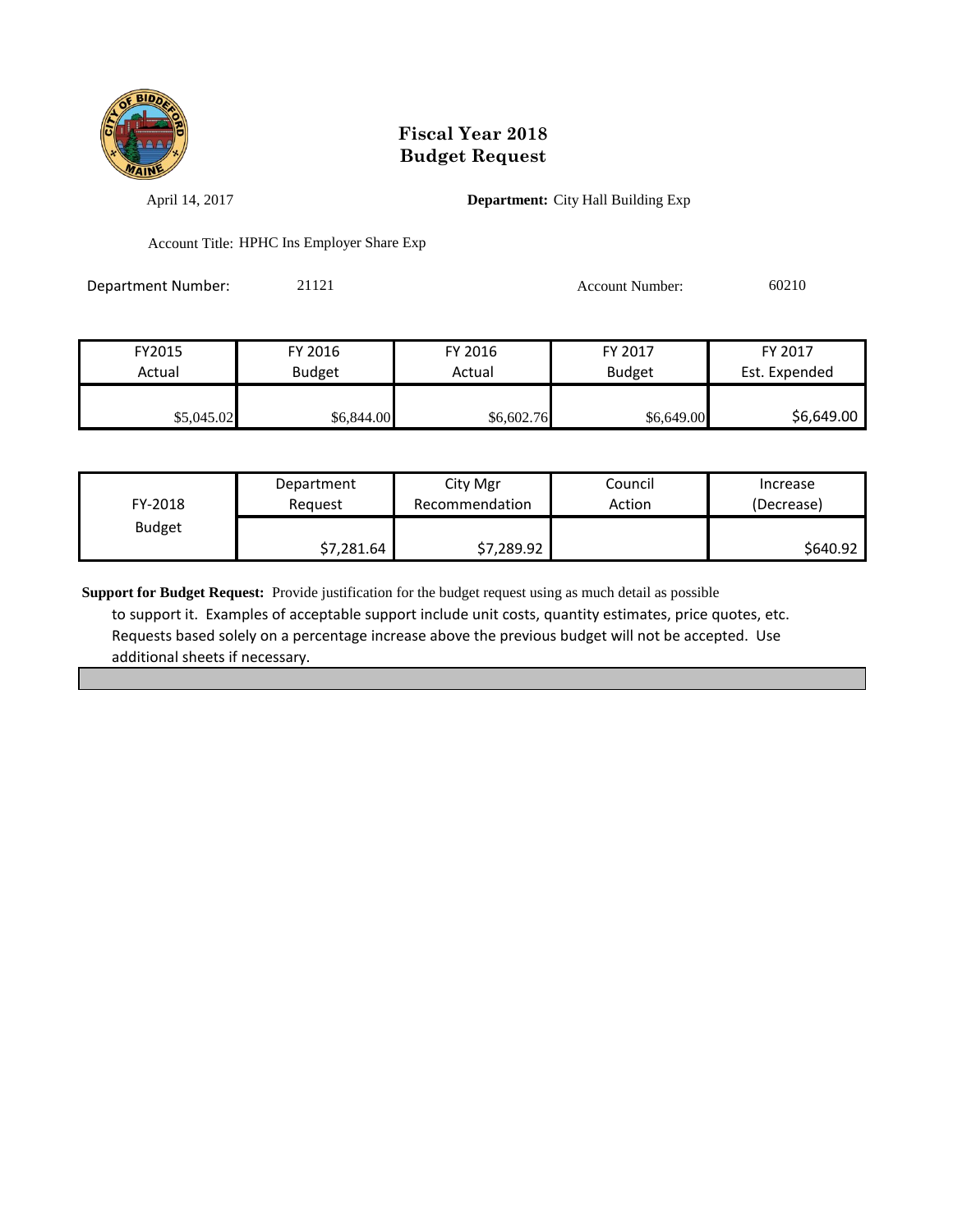

April 14, 2017 **Department:** City Hall Building Exp

Account Title: S-T Disability ER Share Exp

Department Number: 21121 Account Number: 60212

| FY2015  | FY 2016       | FY 2016 | FY 2017       | FY 2017       |
|---------|---------------|---------|---------------|---------------|
| Actual  | <b>Budget</b> | Actual  | <b>Budget</b> | Est. Expended |
|         |               |         |               |               |
| \$79.51 | \$109.00      | \$93.21 | \$111.00      | \$111.00      |

| FY-2018       | Department           | City Mgr       | Council | Increase   |
|---------------|----------------------|----------------|---------|------------|
|               | Reguest              | Recommendation | Action  | (Decrease) |
| <b>Budget</b> | $$111.00$ $\uparrow$ | \$111.00       |         | \$0.00     |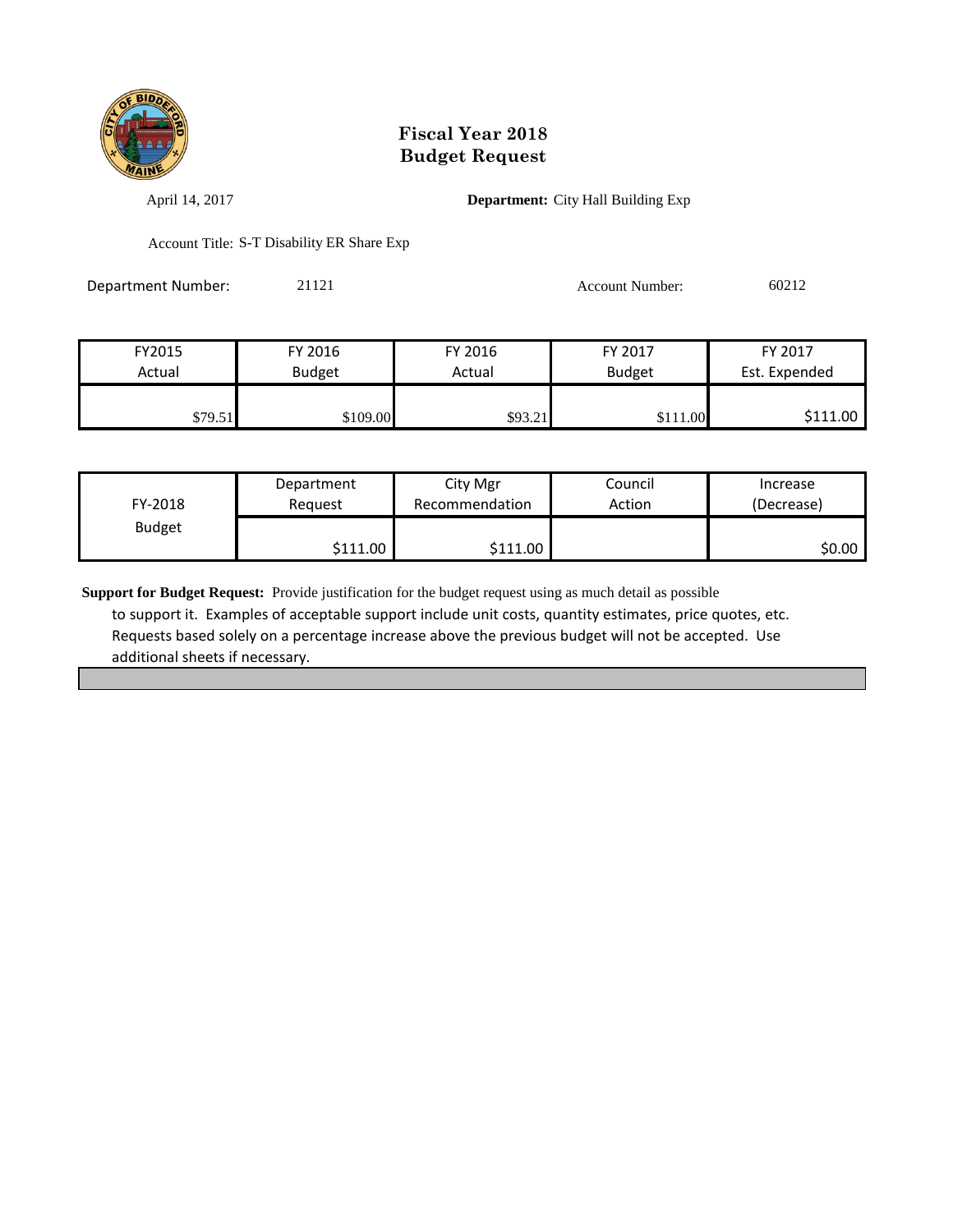

April 14, 2017 **Department:** City Hall Building Exp

Account Title: Delta Dental ER Share

Department Number: 21121 Account Number: 60216

| FY2015 | FY 2016       | FY 2016 | FY 2017       | FY 2017       |
|--------|---------------|---------|---------------|---------------|
| Actual | <b>Budget</b> | Actual  | <b>Budget</b> | Est. Expended |
|        |               |         |               |               |
| \$0.00 | \$0.00        | \$0.00  | \$0.00        | \$0.00        |

| FY-2018       | Department | City Mgr       | Council | Increase   |
|---------------|------------|----------------|---------|------------|
|               | Reguest    | Recommendation | Action  | (Decrease) |
| <b>Budget</b> |            |                |         | \$0.00∣    |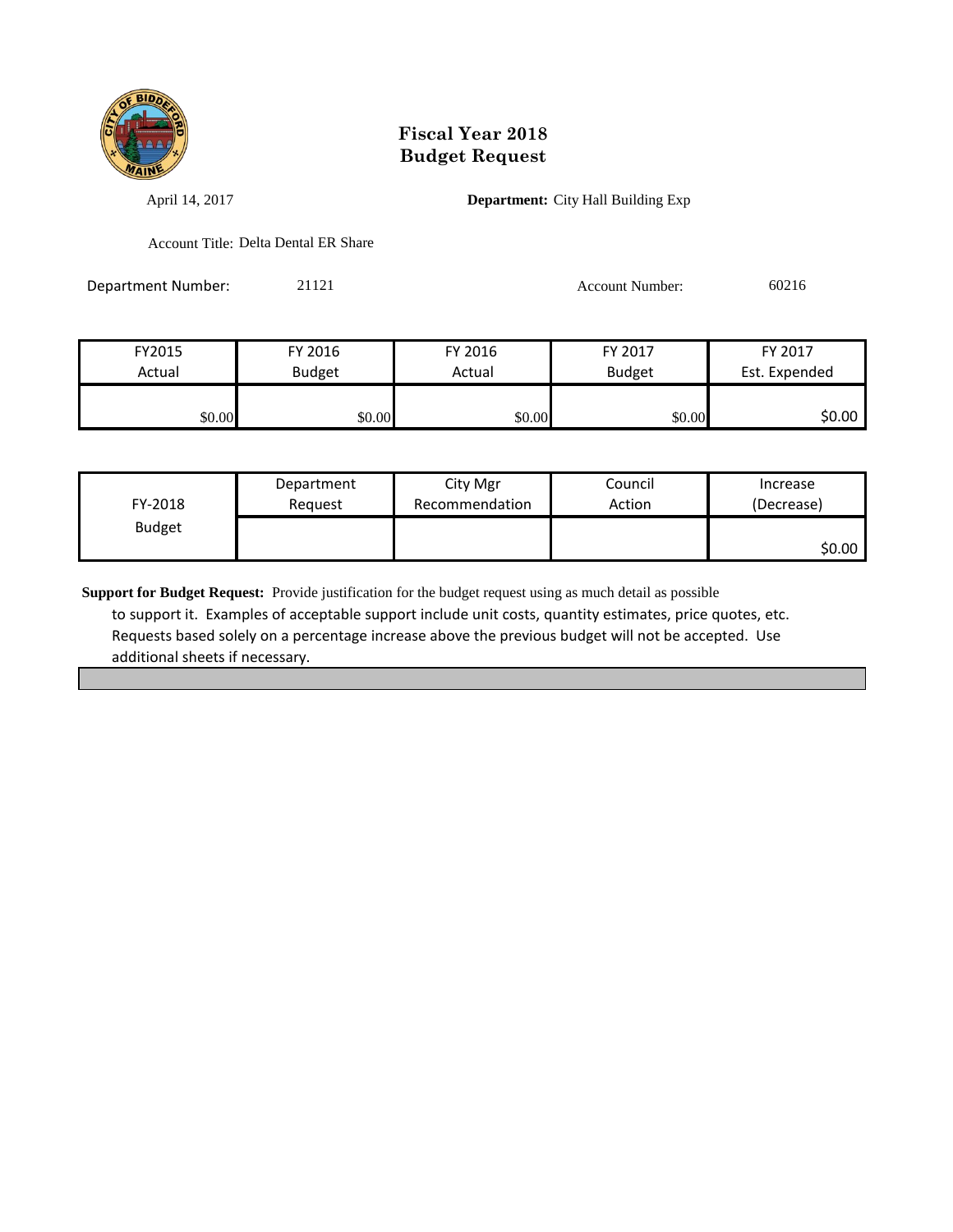

April 14, 2017 **Department:** City Hall Building Exp

Account Title: RHSA Plan ER Share

Department Number: 21121 Account Number: 60217

| FY2015 | FY 2016       | FY 2016 | FY 2017       | FY 2017       |
|--------|---------------|---------|---------------|---------------|
| Actual | <b>Budget</b> | Actual  | <b>Budget</b> | Est. Expended |
|        |               |         |               |               |
| \$0.00 | \$0.00        | \$0.00  | \$780.00      | \$780.00      |

| FY-2018       | Department | City Mgr       | Council | Increase   |
|---------------|------------|----------------|---------|------------|
|               | Reauest    | Recommendation | Action  | (Decrease) |
| <b>Budget</b> | \$780.00   | \$780.00       |         | \$0.00     |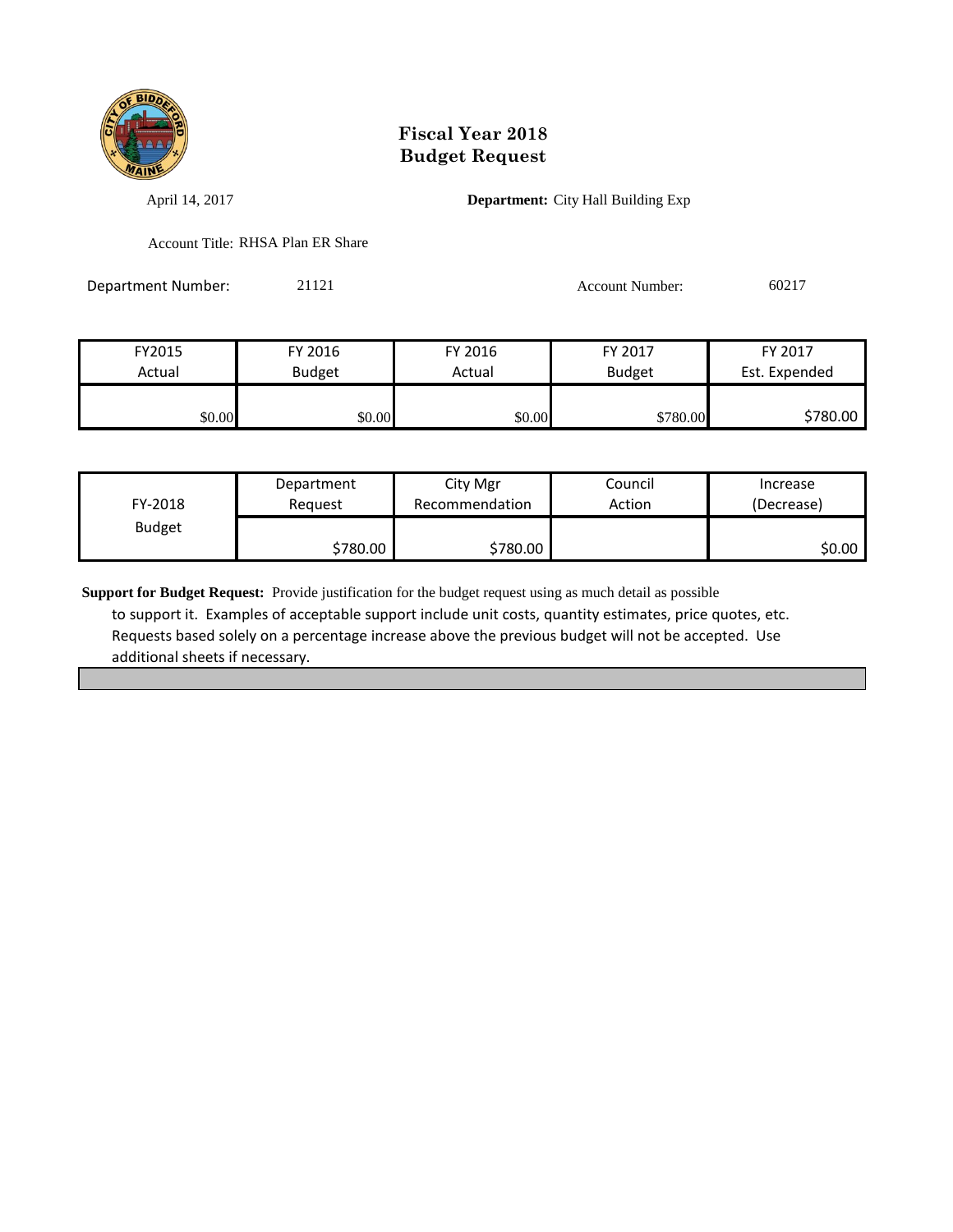

April 14, 2017 **Department:** City Hall Building Exp

Account Title: Clothing/Uniforms Expense

Department Number: 21121 21121 Account Number: 60230

| FY2015 | FY 2016       | FY 2016  | FY 2017       | FY 2017       |
|--------|---------------|----------|---------------|---------------|
| Actual | <b>Budget</b> | Actual   | <b>Budget</b> | Est. Expended |
|        |               |          |               |               |
| \$0.00 | \$200.00      | \$150.00 | \$150.00      | \$100.00      |

| FY-2018       | Department | City Mgr       | Council | Increase   |
|---------------|------------|----------------|---------|------------|
|               | Reauest    | Recommendation | Action  | (Decrease) |
| <b>Budget</b> | \$150.00   | \$150.00       |         | \$0.00     |

**Support for Budget Request:** Provide justification for the budget request using as much detail as possible to support it. Examples of acceptable support include unit costs, quantity estimates, price quotes, etc. Requests based solely on a percentage increase above the previous budget will not be accepted. Use additional sheets if necessary.

Clothing expence for roving maintenance person.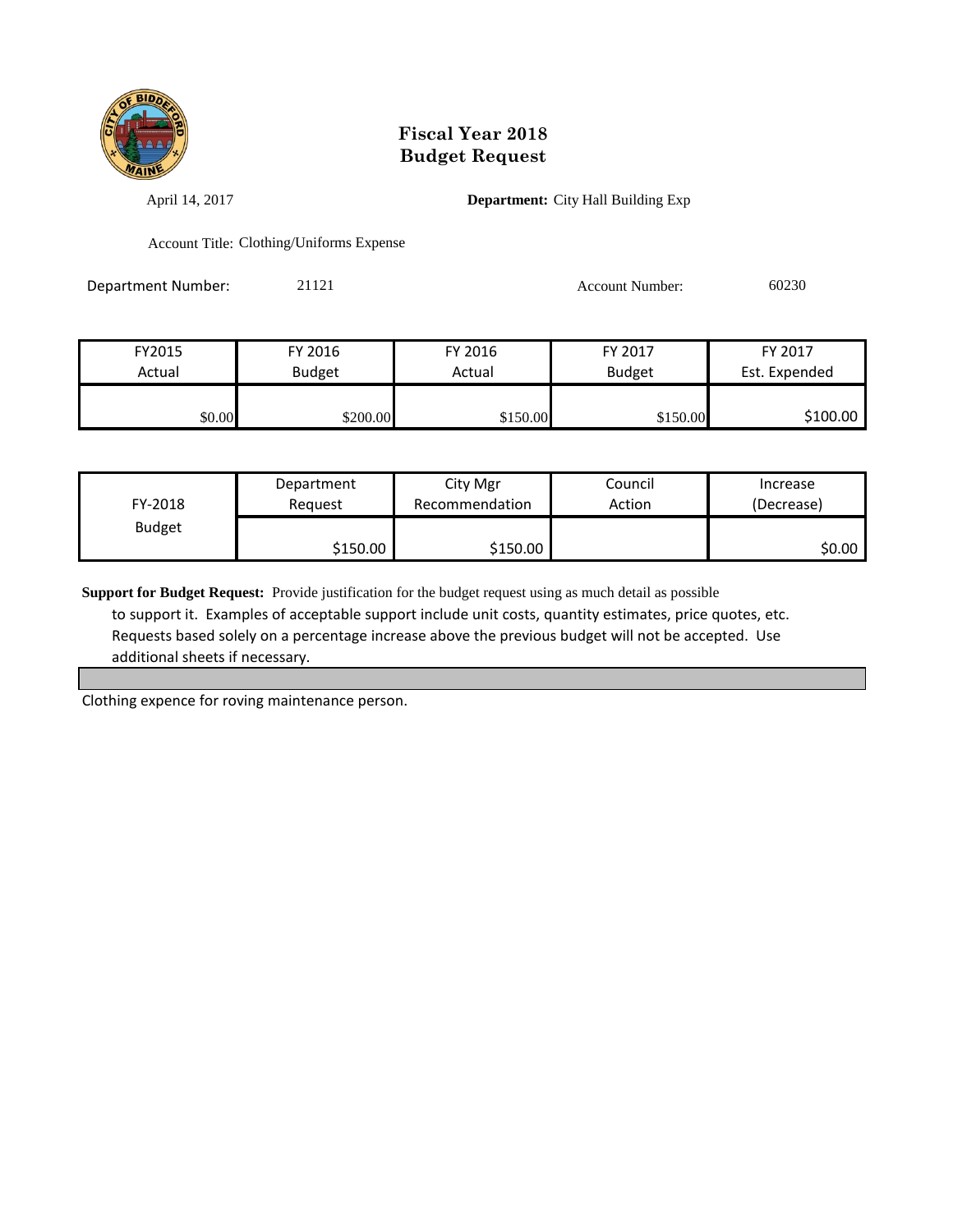

April 14, 2017 **Department:** City Hall Building Exp

Account Title: Travel/Mileage Expense

Department Number: 21121 21121 Account Number: 60252

FY2015 FY 2016 FY 2016 FY 2017 FY 2017 Actual | Budget | Actual | Budget Est. Expended  $$276.10$   $$500.00$   $$985.65$   $$350.00$  \$380.00

| FY-2018       | Department | City Mgr       | Council | Increase   |
|---------------|------------|----------------|---------|------------|
|               | Reguest    | Recommendation | Action  | (Decrease) |
| <b>Budget</b> | \$350.00   | \$350.00       |         | \$0.00     |

**Support for Budget Request:** Provide justification for the budget request using as much detail as possible to support it. Examples of acceptable support include unit costs, quantity estimates, price quotes, etc. Requests based solely on a percentage increase above the previous budget will not be accepted. Use additional sheets if necessary.

Mileage for maintenance person to do work at other building, deliver supplies, mail runs etc.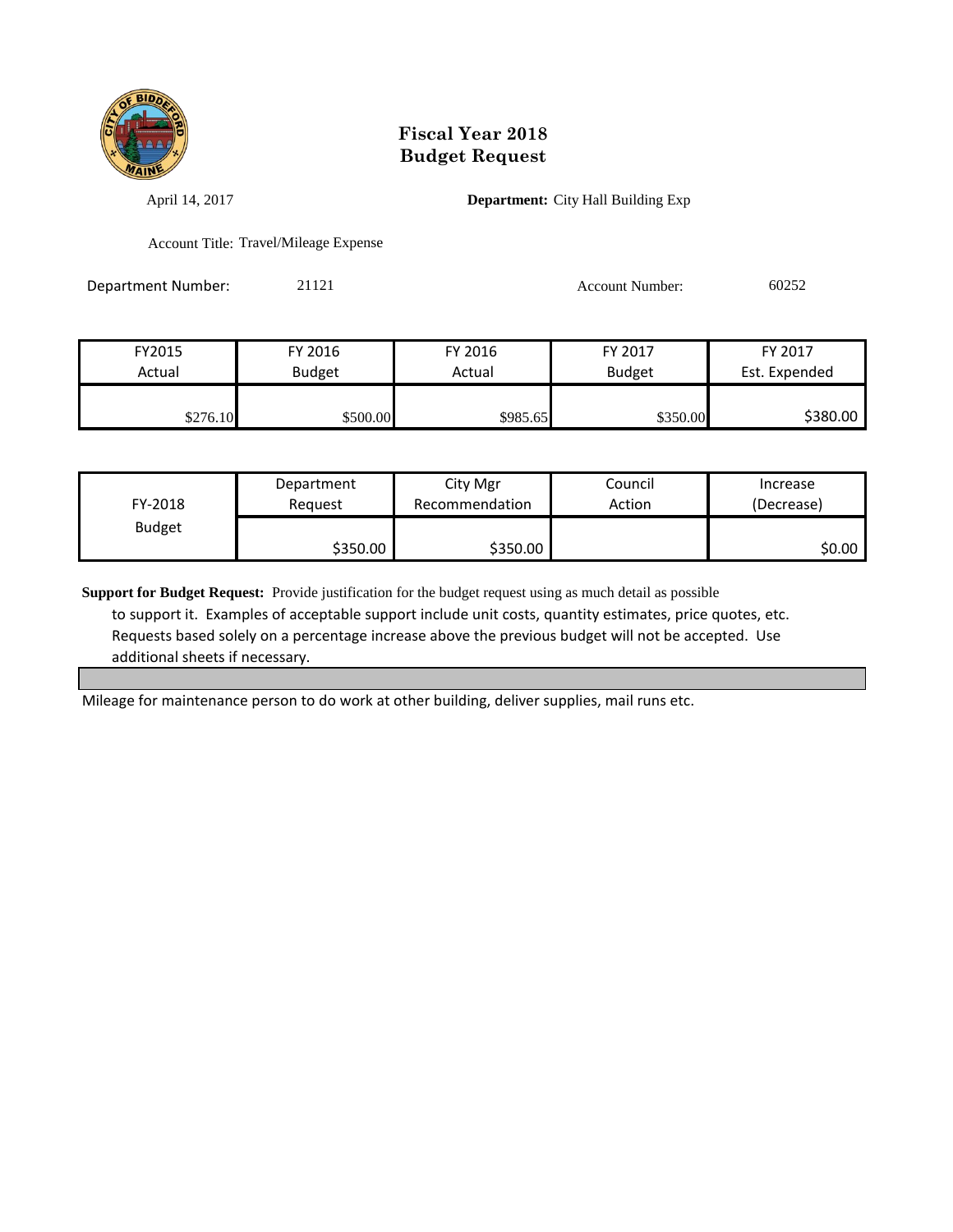

April 14, 2017 **Department:** City Hall Building Exp

Account Title: Service Contracts Expense

Department Number: 21121 21121 Account Number: 60310

| FY2015      | FY 2016       | FY 2016     | FY 2017       | FY 2017       |
|-------------|---------------|-------------|---------------|---------------|
| Actual      | <b>Budget</b> | Actual      | <b>Budget</b> | Est. Expended |
|             |               |             |               |               |
| \$27,689.44 | \$40,000.00   | \$28,841.87 | \$40,000.00   | \$40,000.00   |

| FY-2018       | Department  | City Mgr       | Council | Increase   |
|---------------|-------------|----------------|---------|------------|
|               | Reauest     | Recommendation | Action  | (Decrease) |
| <b>Budget</b> | \$42,347.24 | \$42,348.00    |         | \$2,348.00 |

**Support for Budget Request:** Provide justification for the budget request using as much detail as possible to support it. Examples of acceptable support include unit costs, quantity estimates, price quotes, etc. Requests based solely on a percentage increase above the previous budget will not be accepted. Use additional sheets if necessary.

| Desc                                  | Unit | Rate               |                      | Subtotal |           |
|---------------------------------------|------|--------------------|----------------------|----------|-----------|
| Thysenkrupp Elevator Contract         |      | $1\;$ \$           | 2,567.00 \$          |          | 2,567.00  |
| Domesticks cleaning contract          |      | $12 \;$ \$         | $2,653.02$ \$        |          | 31,836.24 |
| Floor refinishing and carpet cleaning |      | $1\,$ \$           | $2,800.00$ \$        |          | 2,800.00  |
| <b>Modern Pest Services</b>           |      | $12 \;$ \$         | $109.50 \; \text{S}$ |          | 1,314.00  |
| Atalantic Pest Control bed bug dog    |      | $12 \;$ \$         | $45.00\quad$ \$      |          | 540.00    |
| L.W.Bills panic alarm testing         |      | $4\;$ \$           | 450.00 \$            |          | 1,800.00  |
| Elevator licence                      |      | $1\,$ \$           | 70.00                | - S      | 70.00     |
| Fire alarm test                       |      | $1\,$ \$           | 540.00 \$            |          | 540.00    |
| Sprinkler test                        |      | $4\;$ \$           | 145.00 \$            |          | 580.00    |
| Fire extinguisher service             |      | \$<br>$\mathbf{1}$ | 300.00               | - S      | 300.00    |
|                                       |      | <b>Total</b>       |                      |          | 42.347.24 |

This increase reflects a 2.5% increase in the Domesticks contract.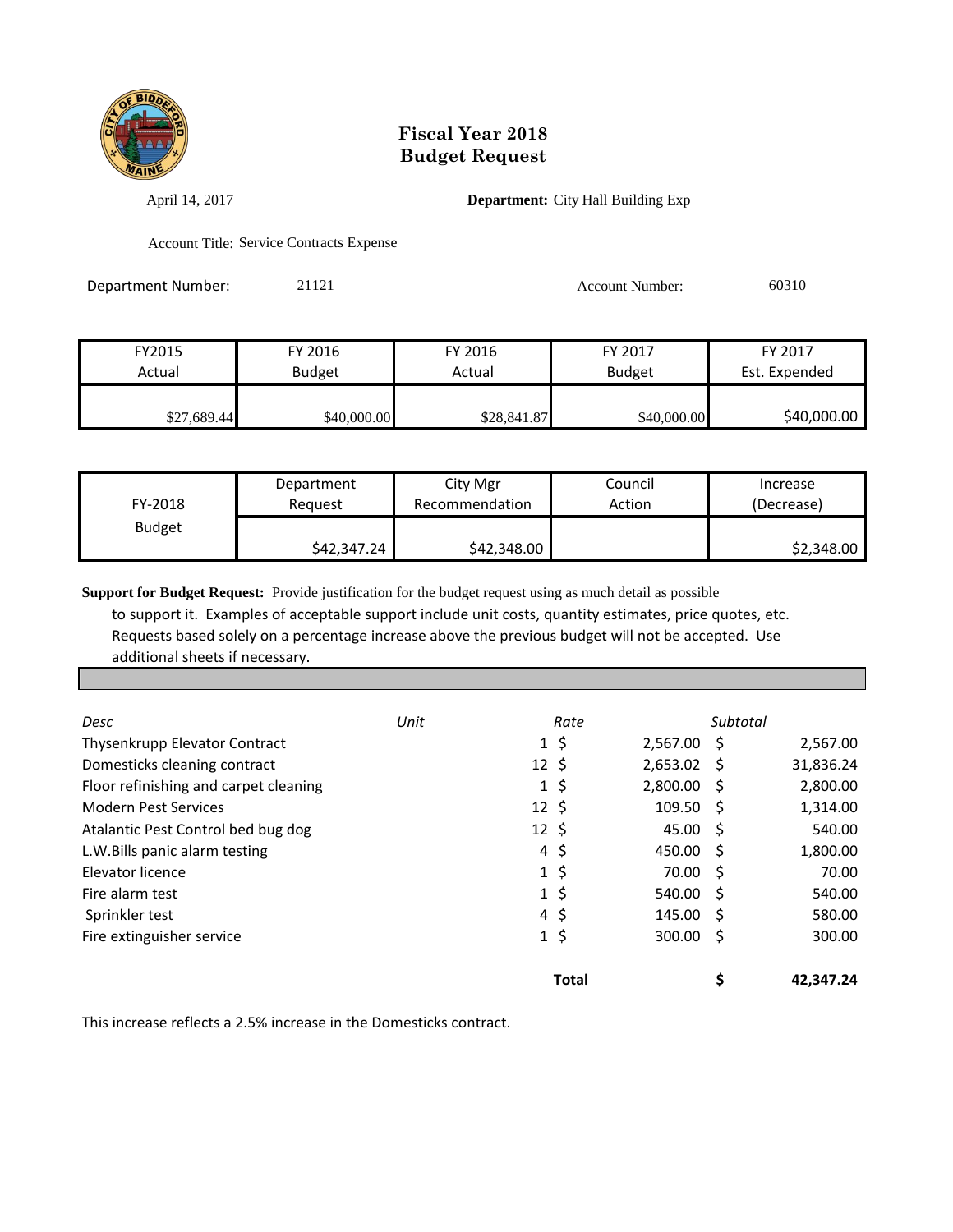

April 14, 2017 **Department:** City Hall Building Exp

Account Title: Electricity Expense

| Department Number: | 21121         |             | <b>Account Number:</b> | 60400         |
|--------------------|---------------|-------------|------------------------|---------------|
|                    |               |             |                        |               |
| FY2015             | FY 2016       | FY 2016     | FY 2017                | FY 2017       |
| Actual             | <b>Budget</b> | Actual      | <b>Budget</b>          | Est. Expended |
| \$27,295.62        | \$29,500.00   | \$26,791.56 | \$29,500.00            | \$29,500.00   |

| FY-2018       | Department  | City Mgr       | Council | Increase   |
|---------------|-------------|----------------|---------|------------|
|               | Reauest     | Recommendation | Action  | (Decrease) |
| <b>Budget</b> | \$29,500.00 | \$29,500.00    |         | \$0.00     |

**Support for Budget Request:** Provide justification for the budget request using as much detail as possible to support it. Examples of acceptable support include unit costs, quantity estimates, price quotes, etc. Requests based solely on a percentage increase above the previous budget will not be accepted. Use

additional sheets if necessary.

Electricty expences to stay the same even though cost of supply to go down. Cost of delivery to increase in 2018 budgey year.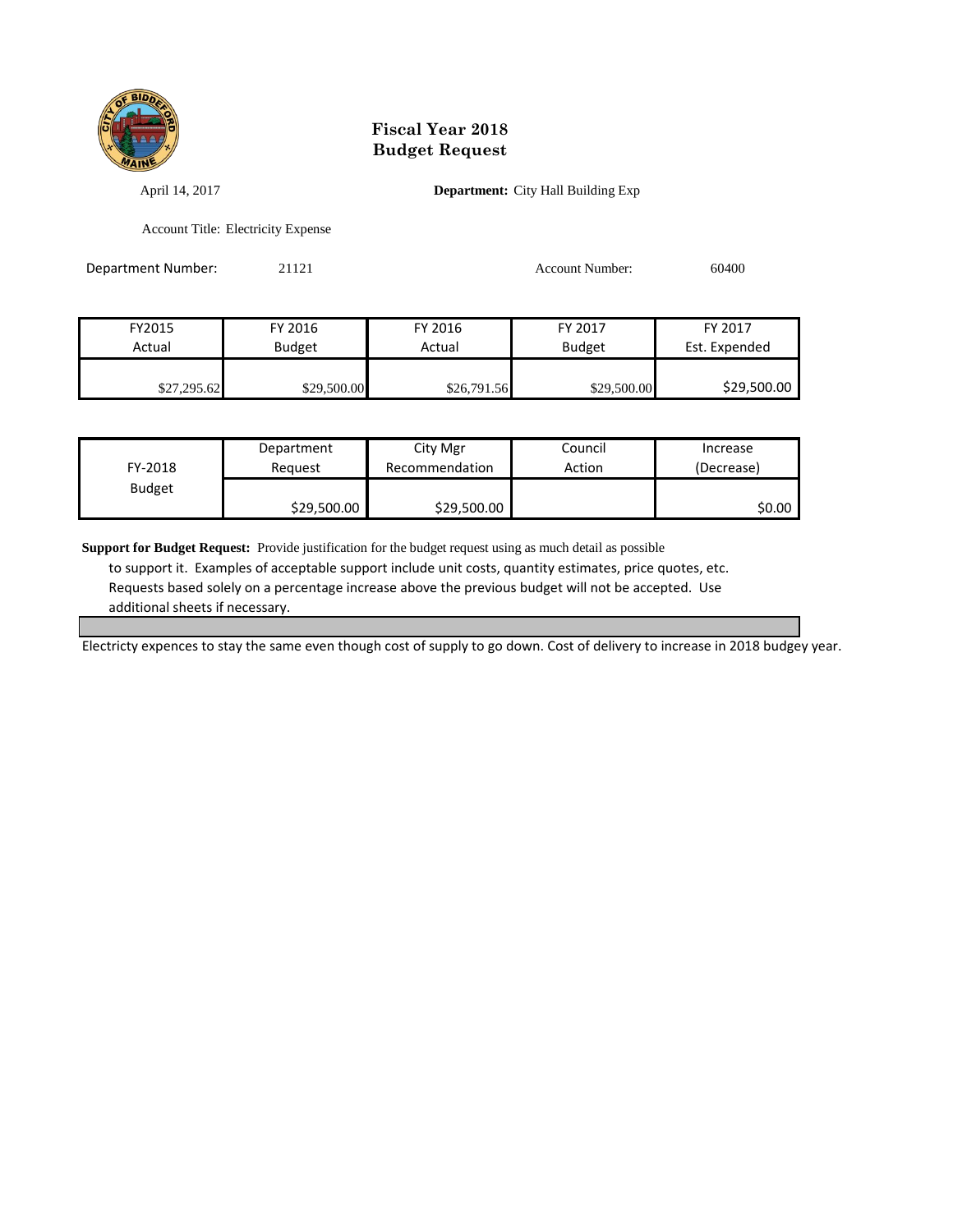

April 14, 2017 **Department:** City Hall Building Exp

Account Title: Water Expense

Department Number: 21121 21121 Account Number: 60401

| FY2015     | FY 2016       | FY 2016    | FY 2017       | FY 2017       |
|------------|---------------|------------|---------------|---------------|
| Actual     | <b>Budget</b> | Actual     | <b>Budget</b> | Est. Expended |
|            |               |            |               |               |
| \$1,288.36 | \$1,896.00    | \$1,088.67 | \$1,750.00    | \$1,050.00    |

| FY-2018       | Department | City Mgr       | Council | Increase   |
|---------------|------------|----------------|---------|------------|
|               | Reauest    | Recommendation | Action  | (Decrease) |
| <b>Budget</b> | \$2,100.00 | \$2,100.00     |         | \$350.00   |

**Support for Budget Request:** Provide justification for the budget request using as much detail as possible to support it. Examples of acceptable support include unit costs, quantity estimates, price quotes, etc. Requests based solely on a percentage increase above the previous budget will not be accepted. Use additional sheets if necessary.

Maine water has projected a 205 increase in water expences to upgrade their infracture.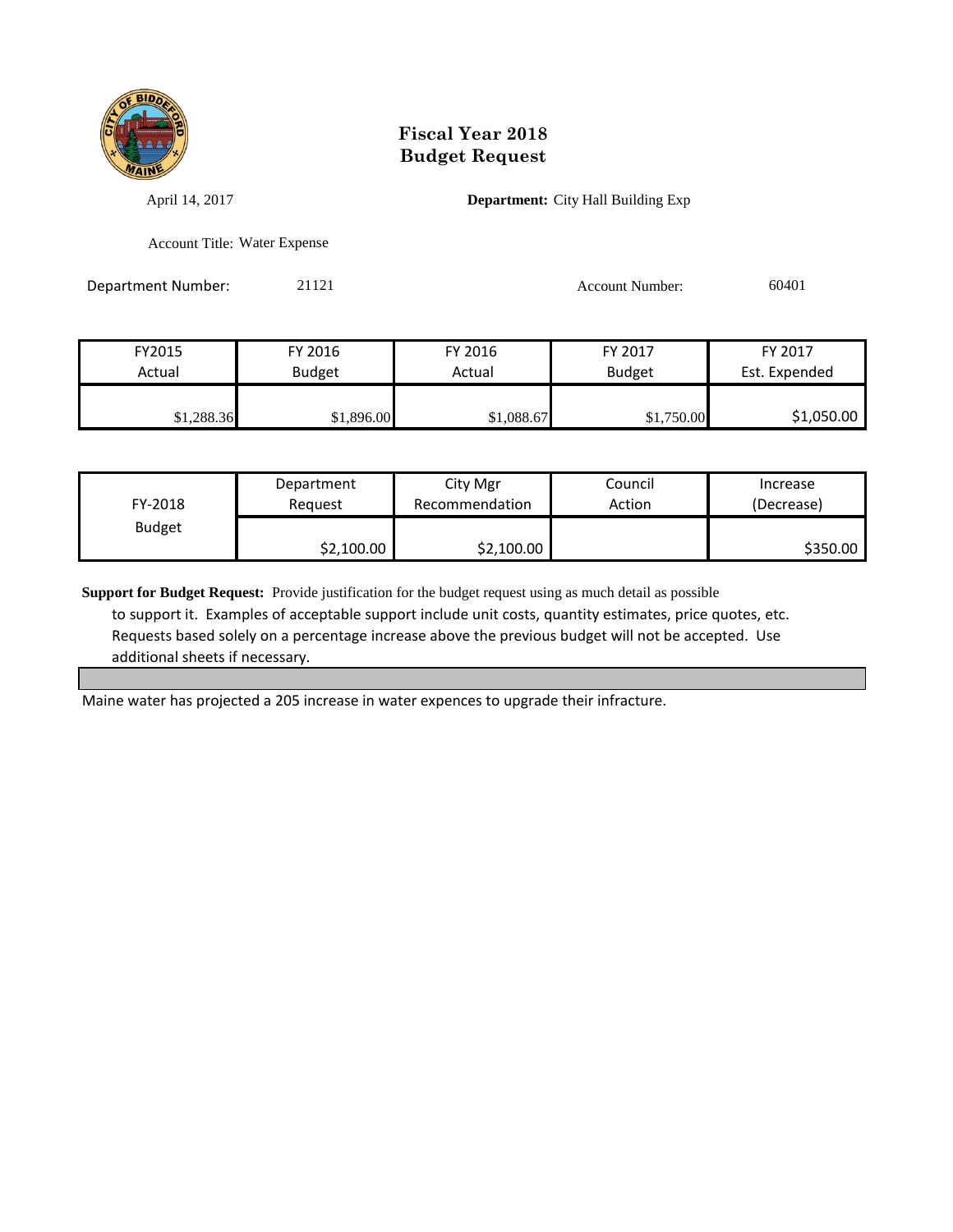

April 14, 2017 **Department:** City Hall Building Exp

Account Title: Sewer User Fee Expense

Department Number: 21121 21121 Account Number: 60404

| FY2015     | FY 2016       | FY 2016    | FY 2017       | FY 2017       |
|------------|---------------|------------|---------------|---------------|
| Actual     | <b>Budget</b> | Actual     | <b>Budget</b> | Est. Expended |
|            |               |            |               |               |
| \$1,325.20 | \$1,800.00    | \$1,402.85 | \$1,500.00    | \$1,770.00    |

| FY-2018       | Department | City Mgr       | Council | Increase   |
|---------------|------------|----------------|---------|------------|
|               | Reauest    | Recommendation | Action  | (Decrease) |
| <b>Budget</b> | \$1,500.00 | \$1,500.00     |         | \$0.00     |

**Support for Budget Request:** Provide justification for the budget request using as much detail as possible to support it. Examples of acceptable support include unit costs, quantity estimates, price quotes, etc. Requests based solely on a percentage increase above the previous budget will not be accepted. Use additional sheets if necessary.

Sewer use fees are projected to stay the same for 2018 budget year.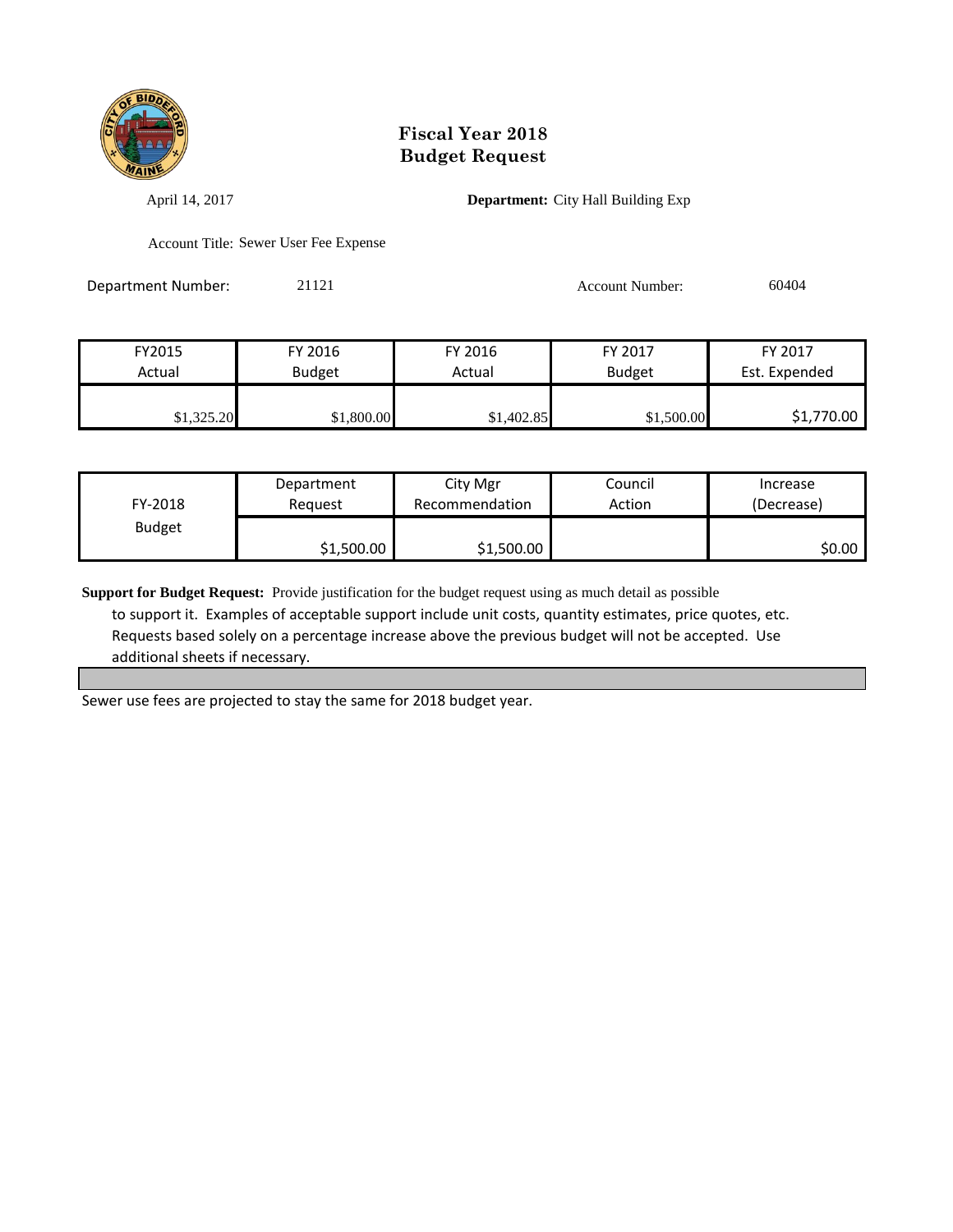

April 14, 2017 **Department:** City Hall Building Exp

Account Title: Heating Fuel Expense

Department Number: 21121 21121 Account Number: 60405

| FY2015      | FY 2016       | FY 2016     | FY 2017       | FY 2017       |
|-------------|---------------|-------------|---------------|---------------|
| Actual      | <b>Budget</b> | Actual      | <b>Budget</b> | Est. Expended |
|             |               |             |               |               |
| \$25,224.94 | \$16,000.00   | \$16,580.21 | \$17,500.00   | \$17,500.00   |

| FY-2018       | Department  | City Mgr       | Council | Increase   |
|---------------|-------------|----------------|---------|------------|
|               | Reauest     | Recommendation | Action  | (Decrease) |
| <b>Budget</b> | \$17,500.00 | \$17,500.00    |         | SO.OO I    |

**Support for Budget Request:** Provide justification for the budget request using as much detail as possible

 to support it. Examples of acceptable support include unit costs, quantity estimates, price quotes, etc. Requests based solely on a percentage increase above the previous budget will not be accepted. Use additional sheets if necessary.

The cost of natural gas will decrease in the coming budget but the cost of delivery will increase thus balancing out the cost.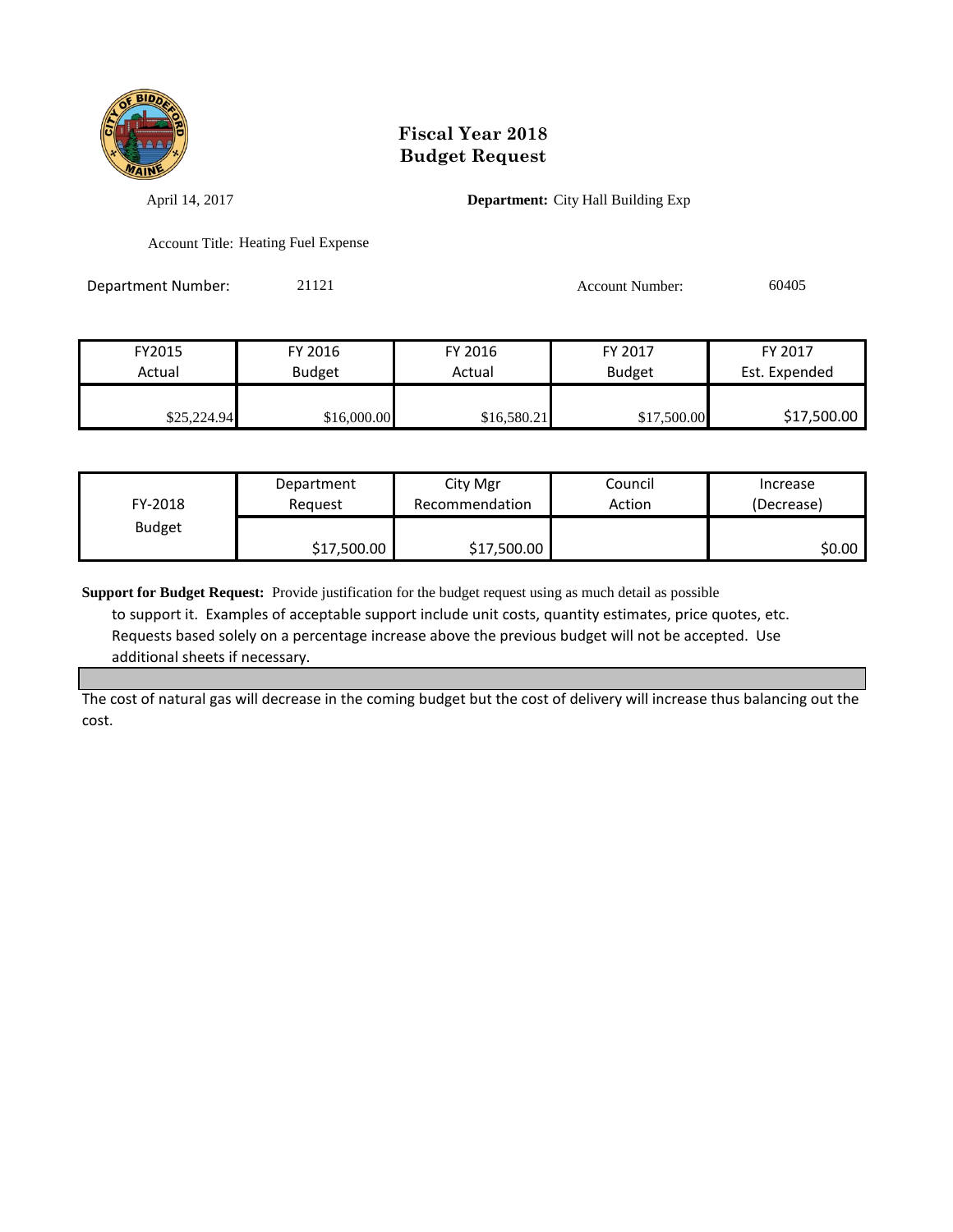

April 14, 2017 **Department:** City Hall Building Exp

Account Title: Gasoline Expense

Department Number: 21121 21121 Account Number: 60411

| FY2015 | FY 2016       | FY 2016  | FY 2017       | FY 2017       |
|--------|---------------|----------|---------------|---------------|
| Actual | <b>Budget</b> | Actual   | <b>Budget</b> | Est. Expended |
|        |               |          |               |               |
| \$0.00 | \$100.00      | \$273.52 | \$45.00       | \$20.00       |

| FY-2018       | Department | City Mgr       | Council | Increase   |
|---------------|------------|----------------|---------|------------|
|               | Reauest    | Recommendation | Action  | (Decrease) |
| <b>Budget</b> | \$48.50    | \$48.50        |         | \$3.50     |

**Support for Budget Request:** Provide justification for the budget request using as much detail as possible to support it. Examples of acceptable support include unit costs, quantity estimates, price quotes, etc. Requests based solely on a percentage increase above the previous budget will not be accepted. Use additional sheets if necessary.

Cost of gasoline has risen for the coming fiscal year to \$1. 94 per gallon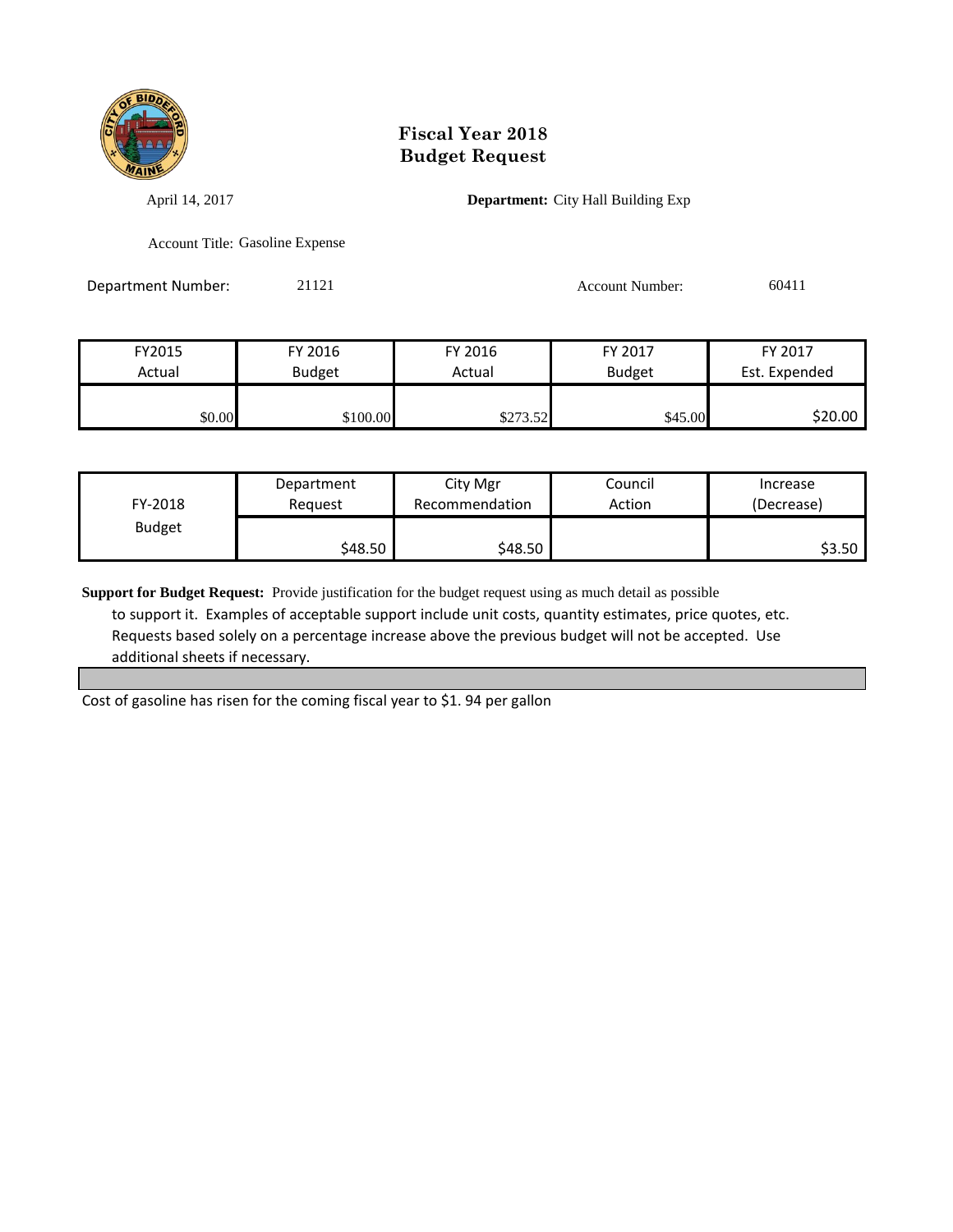

April 14, 2017 **Department:** City Hall Building Exp

Account Title: Building Repair/Maint Exp

Department Number: 21121 Account Number: 60450

| FY2015      | FY 2016     | FY 2016     | FY 2017       | FY 2017       |
|-------------|-------------|-------------|---------------|---------------|
| Actual      | Budget      | Actual      | <b>Budget</b> | Est. Expended |
|             |             |             |               |               |
| \$46,059.63 | \$33,000.00 | \$39,526.36 | \$37,500.00   | \$37,500.00   |

| FY-2018       | Department  | City Mgr       | Council | Increase      |
|---------------|-------------|----------------|---------|---------------|
|               | Reauest     | Recommendation | Action  | (Decrease)    |
| <b>Budget</b> | \$29,700.00 | \$25,000.00    |         | (\$12,500.00) |

**Support for Budget Request:** Provide justification for the budget request using as much detail as possible

 to support it. Examples of acceptable support include unit costs, quantity estimates, price quotes, etc. Requests based solely on a percentage increase above the previous budget will not be accepted. Use additional sheets if necessary.

Replace front awnings \$4000.00 Present awnings have tears and are falling apart.

Reglaze stain glass windows out side mayors office \$8,500.00.Glass in windows is about to fall out and leak in heave rain storms. Replace rear door city hall to make ADA compliant with electronic opener. \$9,200.00

Plumbing repairs \$1,000.

Electrical repairs \$2,000.

paint and hardware \$2,500.

Carpeting suite 107 city hall \$2,500.00 Present carpet is past its life span.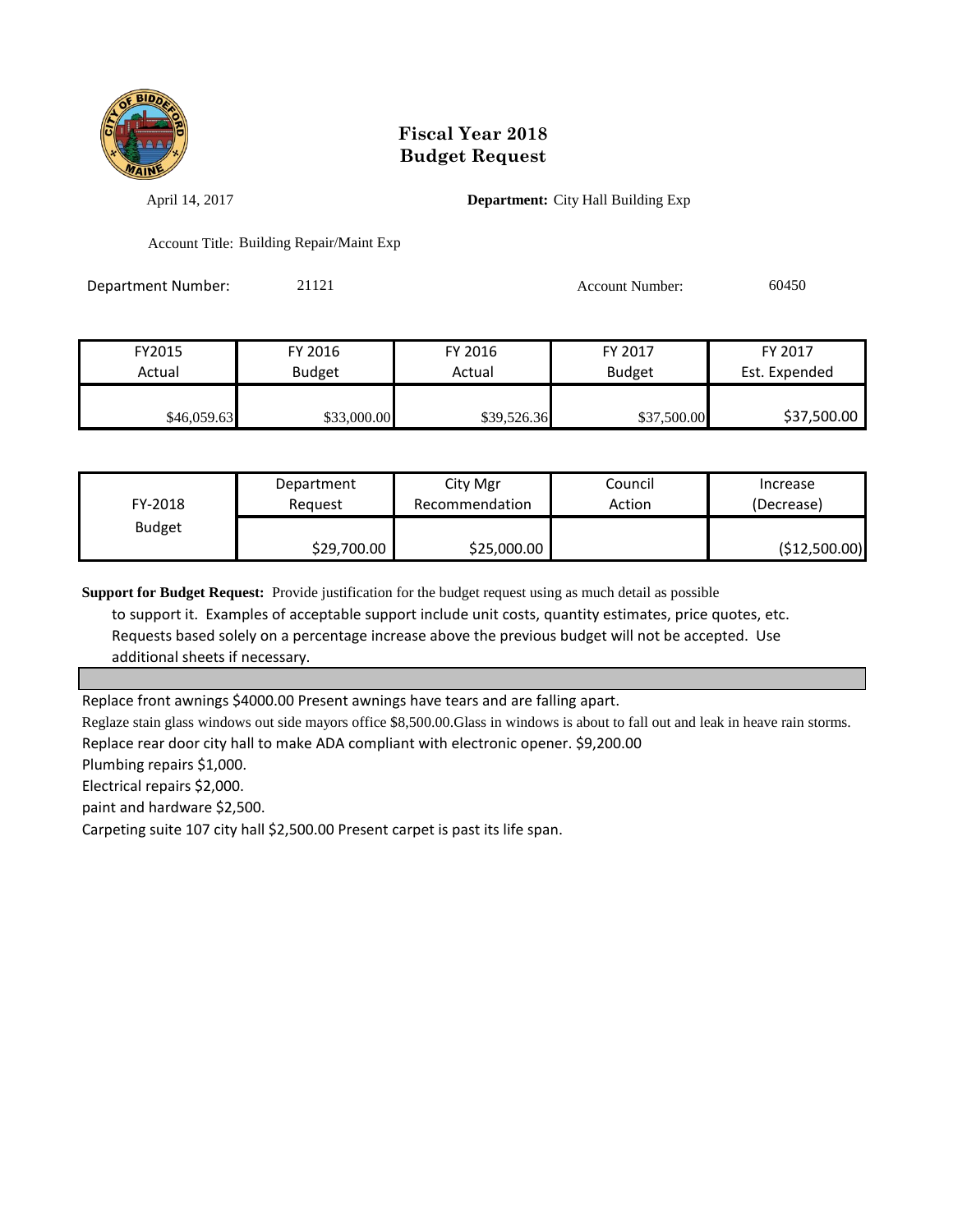

April 14, 2017 **Department:** City Hall Building Exp

Account Title: Operating Equip Repair Exp

Department Number: 21121 21121 Account Number: 60452

| FY2015   | FY 2016       | FY 2016    | FY 2017       | FY 2017       |
|----------|---------------|------------|---------------|---------------|
| Actual   | <b>Budget</b> | Actual     | <b>Budget</b> | Est. Expended |
|          |               |            |               |               |
| \$385.75 | \$300.00      | \$1,458.67 | \$300.00      | \$0.00        |

| FY-2018       | Department | City Mgr       | Council | Increase   |
|---------------|------------|----------------|---------|------------|
|               | Reauest    | Recommendation | Action  | (Decrease) |
| <b>Budget</b> | \$300.00   | \$300.00       |         | \$0.00     |

**Support for Budget Request:** Provide justification for the budget request using as much detail as possible to support it. Examples of acceptable support include unit costs, quantity estimates, price quotes, etc. Requests based solely on a percentage increase above the previous budget will not be accepted. Use additional sheets if necessary.

Repairs to maintenance equipment.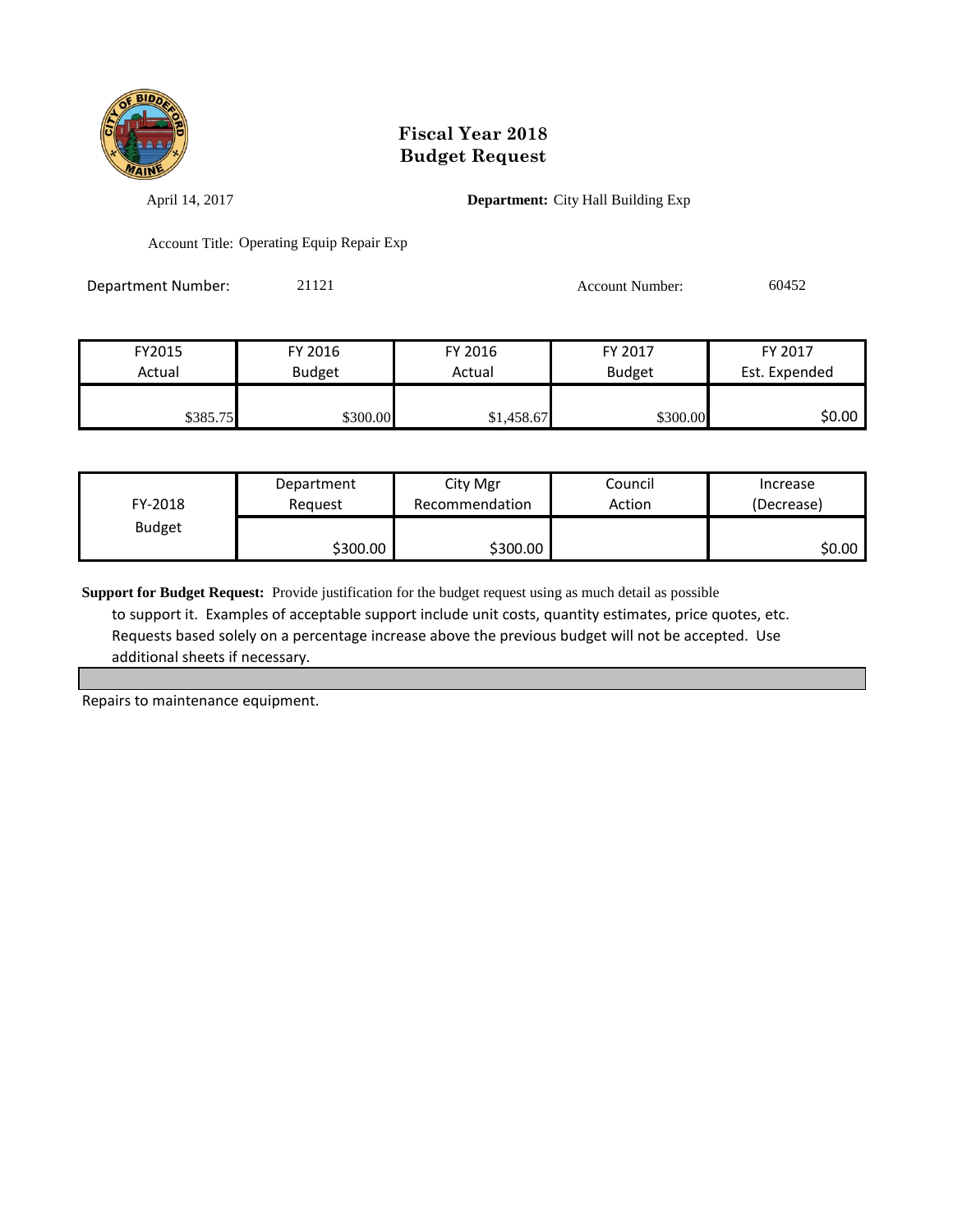

April 14, 2017 **Department:** City Hall Building Exp

Account Title: Vehicle Repair/Tires/Oil Exp

| Department Number: | 21121 | Account Number: | 60453 |
|--------------------|-------|-----------------|-------|
|                    |       |                 |       |

| FY2015  | FY 2016       | FY 2016 | FY 2017       | FY 2017       |
|---------|---------------|---------|---------------|---------------|
| Actual  | <b>Budget</b> | Actual  | <b>Budget</b> | Est. Expended |
|         |               |         |               |               |
| \$24.91 | \$75.00       | \$67.71 | \$50.00       | \$43.92       |

| FY-2018       | Department | City Mgr       | Council | Increase   |
|---------------|------------|----------------|---------|------------|
|               | Reauest    | Recommendation | Action  | (Decrease) |
| <b>Budget</b> | \$100.00   | \$100.00       |         | \$50.00    |

**Support for Budget Request:** Provide justification for the budget request using as much detail as possible to support it. Examples of acceptable support include unit costs, quantity estimates, price quotes, etc. Requests based solely on a percentage increase above the previous budget will not be accepted. Use additional sheets if necessary.

Repair to snowblower and other grounds equipment. Number provided by Public Works.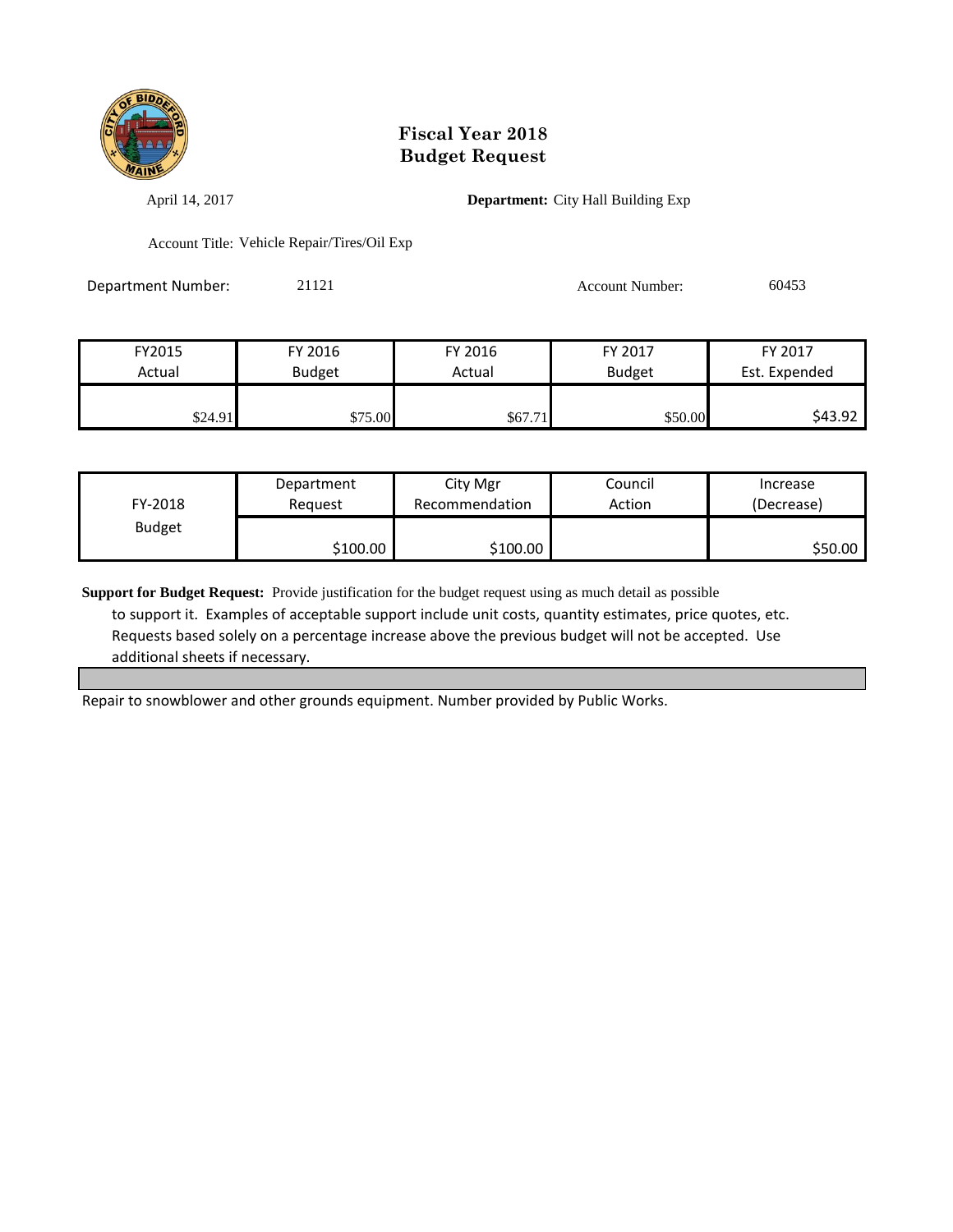

April 14, 2017 **Department:** City Hall Building Exp

Account Title: Operating Supp/Eqt Non-Cap

Department Number: 21121 21121 Account Number: 60501

| FY2015     | FY 2016       | FY 2016    | FY 2017    | FY 2017       |
|------------|---------------|------------|------------|---------------|
| Actual     | <b>Budget</b> | Actual     | Budget     | Est. Expended |
| \$3,894.07 | \$2,000.00    | \$3,452.57 | \$2,000.00 | \$2,169.00    |

| FY-2018       | Department | City Mgr       | Council | Increase    |
|---------------|------------|----------------|---------|-------------|
|               | Reguest    | Recommendation | Action  | (Decrease)  |
| <b>Budget</b> | \$2,000.00 | \$1,900.00     |         | ( \$100.00) |

**Support for Budget Request:** Provide justification for the budget request using as much detail as possible to support it. Examples of acceptable support include unit costs, quantity estimates, price quotes, etc. Requests based solely on a percentage increase above the previous budget will not be accepted. Use additional sheets if necessary.

Ice melt \$300.00

Hand tools ,power drills, saw blades \$500.00 dome top trah cans for bath rooms \$600.00 To improve fire safety Miscellaneous supplies. \$600.00